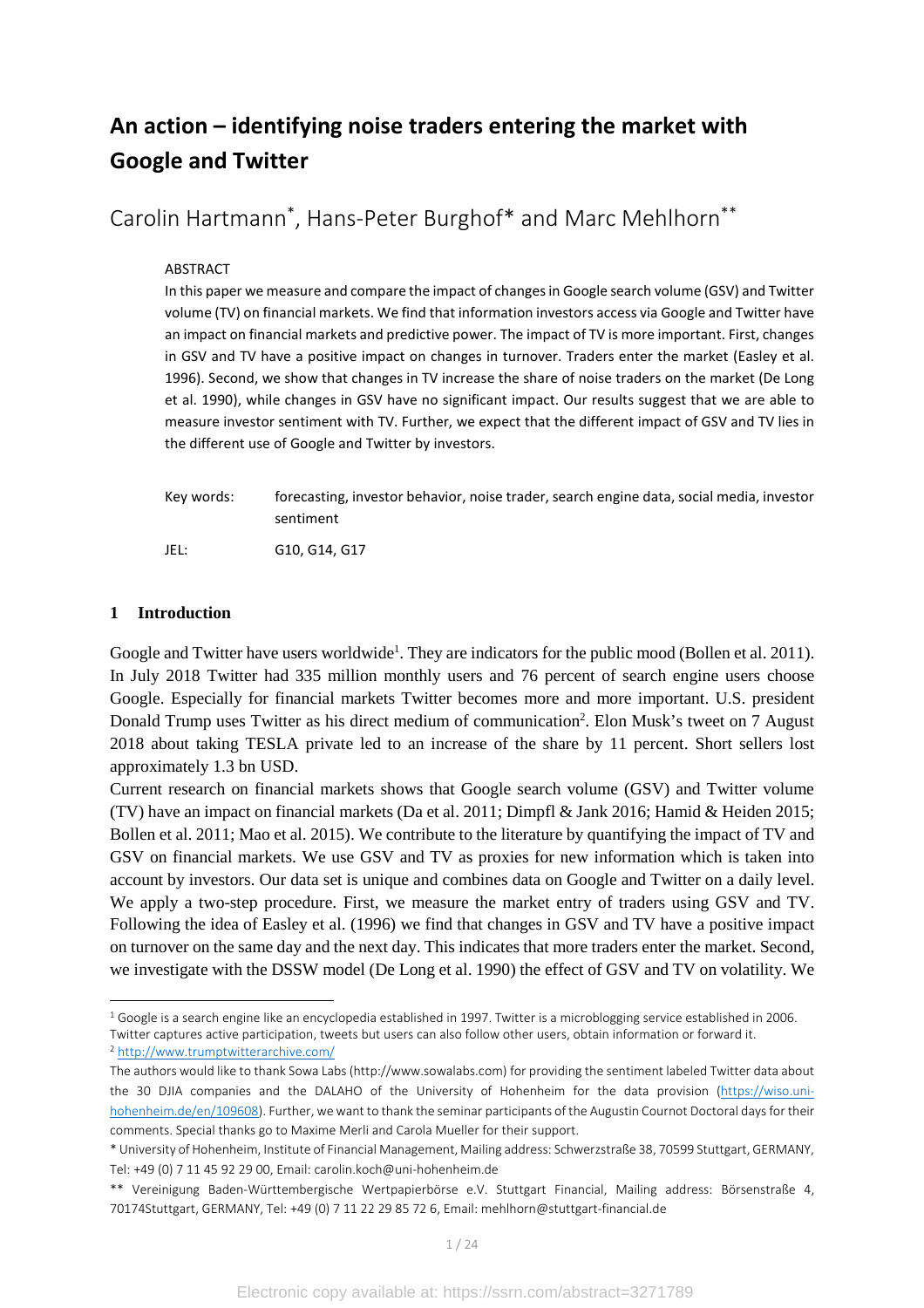find that an increase in TV leads to an increase in volatility. Thus, an increase in the share of noise traders on the market on the same day and the next day. Changes in GSV have no measurable impact on the share of noise traders on the market. Therefore changes in TV are better suited to assess movements on financial markets.

According to the Efficient Market Hypothesis (Fama, 1981) stock prices should on average be driven by fundamentals and only move if new information about fundamentals enter the market and are priced correctly. The idea of behavioral finance is that investors do not behave rational (Kahneman & Tversky 1979; Shiller 2003). As a consequence, we observe investor sentiment and limits-to-arbitrage on financial markets (De Long et al. 1990; Shleifer & Vishny 1997; Baker & Wurgler 2006; Baker & Wurgler 2007). According to Mao et al. (2015) Google and Twitter are possible online data sources of investor sentiment, as they capture the behavior of investors on the market. Arguably, Google and Twitter offer a huge amount of information but it is questionable if (a) this information is useful for financial markets, (b) or --useful or not-- used by participants of financial markets, and (c) if Google and Twitter data is reliable in case it is used.

Before the use of online data sources, Barber and Odean (2008) measured investor behavior using unusual trading volume, extreme returns and news coverage. They find that abnormal trading volume is the best indicator of investor attention. But they use an indirect measure as (1) they cannot differentiate between investor types and (2) they do not know to which available information investors pay attention. Da et al. (2011) measure the interest of investors in stocks using the Google search volume index (GSVI). They find that GSVI is a direct proxy of retail investor attention and that it is a predictor of stock price movements. Their measure outperforms the measures of Barber and Odean (2008). These results are confirmed by Fink and Johann (2014), Dimpfl and Jank (2016) and Dimpfl and Kleinman (2017). Dimpfl and Jank (2016) show that Google has predictive power. An increase in Google search volume increases the volatility of the DJIA<sup>3</sup> on the next day. Hamid and Heiden (2015) use the same set up as Dimpfl and Jank (2016) to forecast weekly volatility. They find a significantly better in-sample and out-of-sample predictions including GSV, especially in times of high volatility. These findings are in line with the outcome of further studies (Vlastakis & Markellos 2012; Vozlyublennaia 2014; Andrei & Hasler 2015; Choi & Varian 2012).

Information measured by Twitter is not related to a special group of investors in the literature. Mao et al. (2015) uses Google search queries and Twitter updates as an indicator of online investor sentiment. They find that the bullishness of Twitter updates on a daily level is a suitable indicator for investor sentiment. Their results indicate that a high Twitter bullishness leads to an increase in returns. They show that there is a positive correlation between Twitter bullishness and Google. Changes in the bullishness of Twitter are followed by changes in Google. Bollen et al. (2011) find that moods extracted from Twitter tweets are able to improve DJIA predictions. Tafti et al. (2016) find a real-time relationship between the activity on Twitter and the trading volume of Nasdaq100 firms. Alexander and Gentry (2014) show that 77 percent of the Fortune 500 companies in America tweeted in 2013. They point out that companies use social media platform to republish company information and to have a channel to keep investors updated e.g. for live tweeting during special events such as annual general meeting SEC (SEC 2013). A tweet by Carl Ichan to his 90 thousand followers on the company Apple led to an increase of the stock by 18 bn USD (Carr 2013).

According to the existing literature and based on our findings, we expect that the difference between the impact of GSV and TV on turnover is justified in the way individual investors use Google and Twitter.

<sup>&</sup>lt;sup>3</sup> As a measure of volatility they use realized volatility which they calculate following Andersen et al. (2003)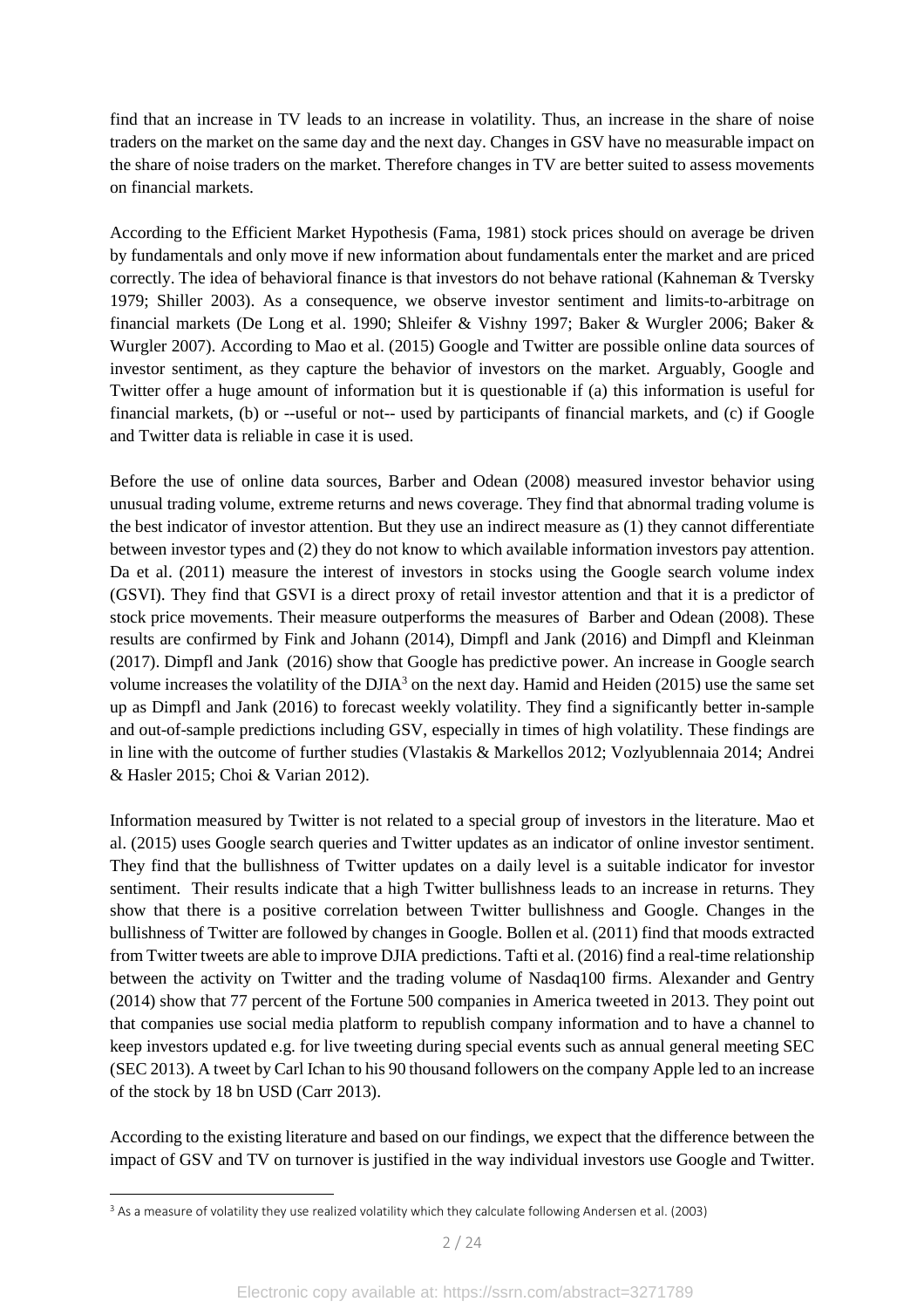Google as a search engine, is used to get information on a certain topic. It can lead to trades but this is not true for all searches. Twitter seems to observe the financial markets in a better way. If someone tweets or retweets a statement concerning a share of a DJIA index company there is a better chance that it translate into a trade. Moreover some people use Google to verify the Twitter news which can explain why the influence of Google gets lower as soon as Twitter is integrated in the search. We do not expect that people use Google before they are active on Twitter.

In this paper, we test if investors actually use Google or Twitter as source of information by estimating their impact on (1) stock turnover and (2) volatility. According to the model by Easley et al. (1996) new traders arrive on the market when there is new information. Furthermore, we conjecture that traders who use Google or Twitter as their source of information are not institutional. They would rather classify as retail investors, uninformed traders, or noise traders (Black 1986; De Long et al. 1990; Baker & Wurgler 2007). The model of DeLong, Shleifer, Summers, Waldmann (DSSW) provides a theoretical approach to identify the impact of noise traders on prices (De Long et al. 1990). We reformulated the DSSW model equation to estimate the impact of GSV (TV) on stock volatility. The positive correlation between changes in GSV (TV) and volatility implies that traders using these online data sources can produce noise on the market. We find that TV increases the share of noise traders on the same day and the next, GSV does not. The purpose and use of Google is to verify information while Twitter is potentially more prone to manipulation. Google is a medium for retail investors which has no measurable impact on the share of noise traders on the market. The impact of Twitter is different as users can not only search for information but also tweet and follow information. The reaction to this information leads to more market entries and leads to an increase of noise traders on financial markets. The recent Elon Musk case on taking Tesla private (Bain & Mott 2018) and the study of Mao et al. (2015) support our findings.

The procedure of this paper is as follows. We discuss the theoretical models in Section 2. We describe our dataset in Section 3. We present evidence that we measure market relevant information, market entries and noise traders with changes in GSV (TV) in Section 4. We test our results in Section 5. We critical reflect the database in Section 6 and conclude in Section 7.

#### **2 Theoretical models**

We use a two-step procedure to measure (1) the impact of new information on trading and (2) the change in the share of noise traders on the market due to changes in GSV and TV.

To measure the arrival of new traders on the market we adapt an approach by Easley et al. (1996). Their market microstructure model measures the probability of informed trading. According to Easley et al. (1996) the probability of informed trading is lower (higher) for high (low) volume stocks. They find that the probability of information-based trading of informed and uninformed traders, depends on new information on the market. More traders arrive on the market if new information exits. The probability of informed trading  $PI$  is defined as:

$$
PI(t) = \frac{\alpha \mu}{\alpha \mu + 2\varepsilon} \,. \tag{1}
$$

If new information exists, informed traders arrive on the market with the arrival rate of  $\mu$ . They are risk neutral and competitive. The arrival rate of uninformed traders is  $\varepsilon$ . The trading of uninformed traders is noise. Information occurs on the market with probability  $\alpha$ . Normally both trader types are on the market. We simplify the model approach to find out if new information leads to a higher arrival rate of traders on the market. First, we use GSV and TV as a proxy for new investor relevant information. Second, we measure if new traders arrive on the market, without distinguishing between  $\mu$  and  $\varepsilon$ . Third,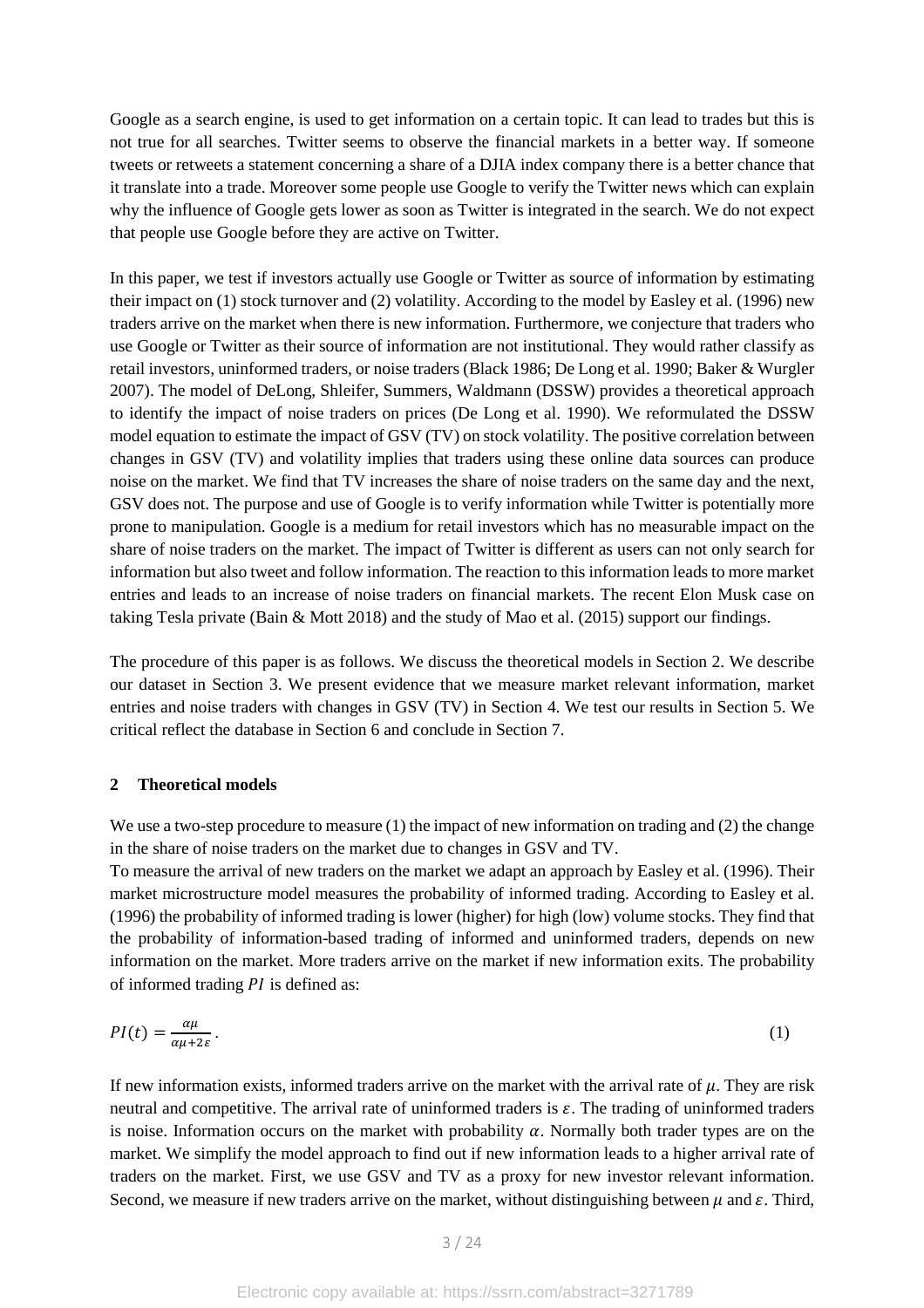we look at the effect of information on turnover. We want to measure the impact of new information on trading. Thus, we do not differentiate between high and low volume stocks, as all stocks are part of the DJIA which consist solely of blue chip stocks.<sup>4</sup> Furthermore, we look at turnover instead of volume. We measure turnover as the ratio between the amount of shares traded and the number of shares outstanding (Lo & Wang 2000). This allows us to qualify for different trading volumes and number of shares outstanding of stocks.

We expect to find an impact of changes in GSV and TV on trading, if they include new information. Our findings confirm the expectations, as we find that GSV and TV have an impact on turnover. This means that new traders<sup>5</sup> enter the market.

Further, we asses if GSV and TV increase the share of noise traders on the market. According to Black (1986) noise is the source of inefficiency on financial markets but is also the reason why trading in financial markets is possible. Kumar and Lee (2006) show that trades conducted by individual investors contain a systematic component, meaning that individual investors can move stock prices. The DSSW model of DeLong et al. (1990) distinguish between sophisticated investors, who are rational traders and noise traders, who are irrational traders. In contrast to sophisticated investors, noise traders are subject to sentiment, meaning that their beliefs about future prices deviates from the fundamental value (Long et al. 1990; Baker & Wurgler 2007). The unpredictable behavior of noise traders increases the risk of trading for rational traders (De Long et al. 1990). Rational investors cannot foresee the reaction of the noise traders. Thus, it takes some time until rational investors and arbitrageurs force prices back to their fundamental value (De Long et al. 1990; Shleifer & Vishny 1997; Baker & Wurgler 2007). Shleifer and Vishny (1997) qualify this risk as limits-to-arbitrage. The higher the share of noise traders on the market, the higher is the deviation of the stock prices from the fundamental value (De Long et al. 1990).

Black (1986) connects information, investor types and noise trading to volatility. He finds that noise trading can create volatility in the future. The more noise traders on the market, the higher is volatility. Antweiler and Frank (2004) asses internet stock message on the DJIA and find that they help to predict market volatility. If individual investors behave as noise traders this can have a positive effect on volatility, contributing to idiosyncratic volatility above and beyond cash-flow news (Foucault et al. 2011). Foucault et al. (2011) find that changes in volatility are not entirely explained by changes of the fundamental value or changes in news. They look at the effect of a French stock market reform which increases costs for speculative trading for individual investors. Applying the DSSW model (De Long et al. 1990), they find that individual investors who behave as noise traders increase volatility.

The DSSW model is a two-period overlapping generations model. The aim of the agents is to maximize their utility. Two types of agents exist, the sophisticated investors  $i$  and the noise traders  $n$ . The share of noise traders is equal to  $\mu$ ; the share of sophisticated investors is equal to  $1 - \mu$ . In the first period t they can decide between an investment in a safe asset  $s$  and in a risky asset  $u$ . The price of the safe asset is equal to one. The price of the risky asset is equal to  $p_t$  in period t. The price  $p_{t+1}$  in the second period is unknown. It depends on the agents' expectations about  $p_{t+1}$  built in the first period  $p_{t+1}$ . The expectations of the sophisticated investors are based on fundamentals. Noise traders are subject to sentiment as their beliefs about the price development are misperceived. The misperception is measured by  $\rho_t$ <sup>6</sup>. The higher  $\rho_t$  the more bullish is the noise trader. The risk aversion of the agents is taken into

 $\overline{\phantom{a}}$ 

<sup>4</sup> In the initially model they Easley et al. (1997) look at over 1000 stocks here the differences between the stocks and the trading volumes are more pronounced.

<sup>&</sup>lt;sup>5</sup> We have no personal data so we cannot say if really more single trader enter the market or if the traders on the market trade more.

<sup>&</sup>lt;sup>6</sup> The variable is independent and identically normally distributed random variable with a mean of  $\rho^*$ and a variance of  $\sigma_\rho^2$ .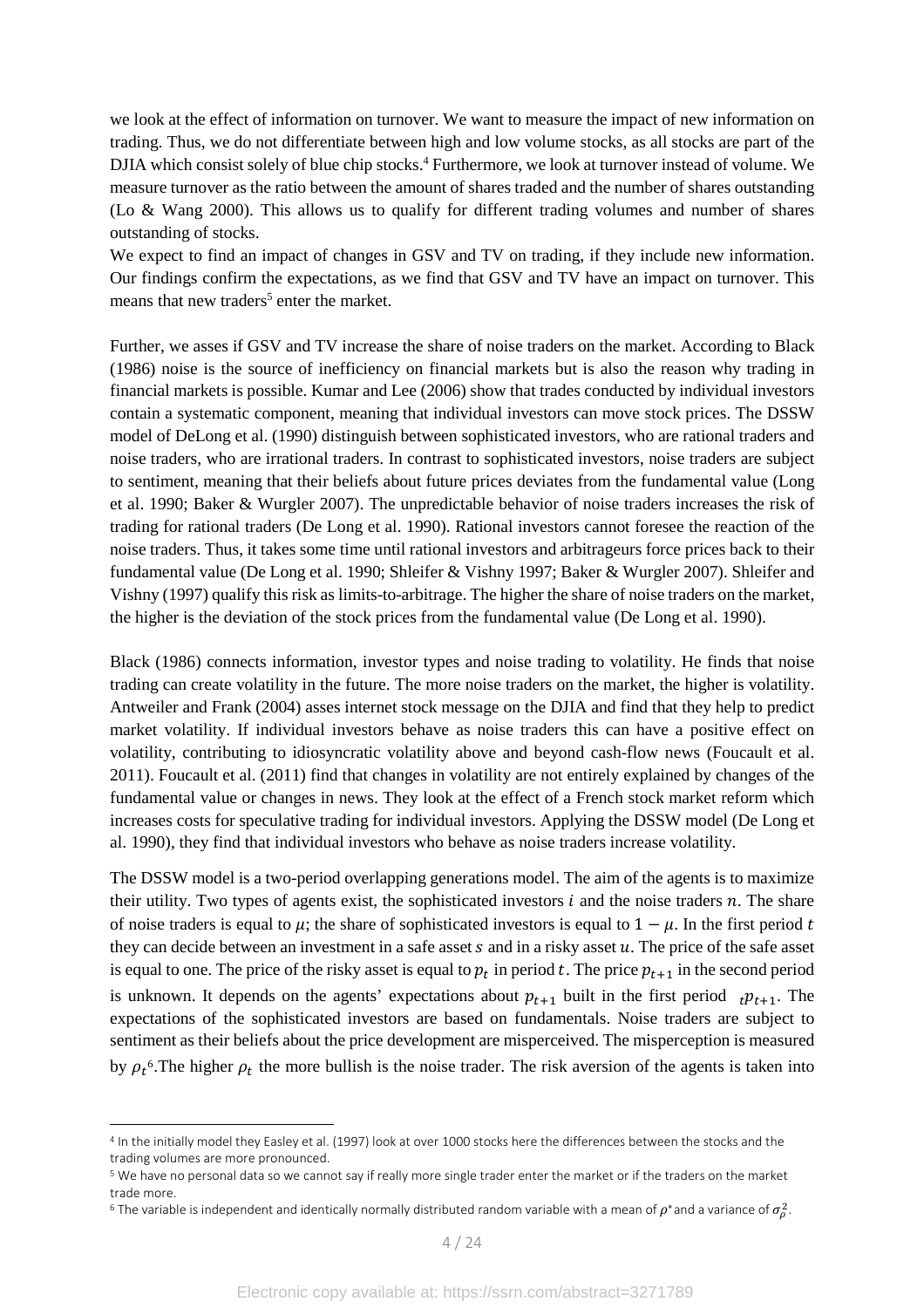account in the coefficient  $\gamma$ . The price of the risky asset today  $p_t$  is a discounted function of the expected price of the risky asset in  $t + 1$ :

$$
p_t = \frac{1}{1+r} \left[ r + \, t p_{t+1} + \mu p_t - 2 \gamma \, t \sigma_{p_{t+1}}^2 \right]. \tag{2}
$$

It consists of the return the agents will earn in the second period  $r$ ; the expected price of the risky asset in the second period  $_{t}p_{t+1}$ , the misspecification of the price by the noise trader times the share of the noise traders on the market  $\mu \rho_t$ , the behavior of the agents according to risk  $\gamma$  and the variance of the risky asset  $_t \sigma_{p_{t+1}}^2$ . Assuming a steady state equilibrium<sup>7</sup> the price of the risky asset  $p_t$  depends on known parameters. The unknown variance of the future price becomes  $\sigma_{p_{t+1}}^2$ , with:

$$
\sigma^2_{pt+1} = \frac{\mu^2 \sigma_{\rho}^2}{(1+r)^2}.
$$
\n(3)

To determine the influence of noise traders on the variance of the price we take the partial differential of the variance  $\sigma_{p_{t+1}}^2$  with respect to the share of the noise traders  $\mu$ :

$$
\frac{\partial \sigma_{p_{t+1}}^2}{\partial \mu} = \frac{1}{(1+r)^2} 2\mu \sigma_{\rho}^2 > 0. \tag{4}
$$

The share of noise trader has a positive effect on the variance of the price of the risky asset tomorrow. If the share  $\mu$  of noise traders on the market increases, the variance of the risky price in the next period increases as well. The size of the effect is determined by the share of noise traders on the market, the variance of the bullishness  $\sigma_{\rho}$  of the noise traders and the quadratic discount factor  $(1 + r)^2$ . From the effect of noise traders on the variance we can deduce the effect on the volatility. The volatility is the standard deviation of the variation of the price in the second period  $\sigma_{p_{t+1}}$ . It can be obtained by taking the square root of the variance:

$$
\sigma_{p_{t+1}} = \sqrt{\sigma_{p_{t+1}}^2} = \sqrt{\frac{\mu^2 \sigma_p^2}{(1+r)^2}} = \left(\frac{\mu^2 \sigma_p^2}{(1+r)^2}\right)^{\frac{1}{2}} = \frac{\mu \sigma_p}{1+r}.
$$
\n(5)

Taking the partial derivative of the standard deviation of the price in  $t + 1$  with respect to the share of noise traders  $\mu$  on the market shows the effect of noise traders on volatility:

$$
\frac{\partial \sigma_{p_{t+1}}}{\partial \mu} = \frac{\sigma_p (1+r) - 0}{(1+r)^2} = \frac{\sigma_p}{1+r} \,. \tag{6}
$$

The share of noise traders  $\mu$  has an influence on the volatility of the future stock price but the direction of the effect cannot be clearly determined at first sight. The variable  $\rho$  is an i.i.d. normal random variable, it can be positive or negative. The standard deviation  $\sigma_{\rho}$  of  $\rho$  is positive. The return of the assets r is not bounded by definition and can be positive or negative<sup>8</sup>. If an increase of the share of noise traders leads to an increase in the variance, it also has a positive effective on the standard deviation. The more noise traders are on the market the higher the volatility on the market and vice versa.

 $\overline{\phantom{a}}$ 

<sup>&</sup>lt;sup>7</sup> Consider steady state equilibria and assuming the same distribution for  $p_t$  and  $p_{t+1}$ 

<sup>&</sup>lt;sup>8</sup> Even if investors hold only positive amounts of both assets, the fact that returns are unbounded gives each investor a chance of having negative final wealth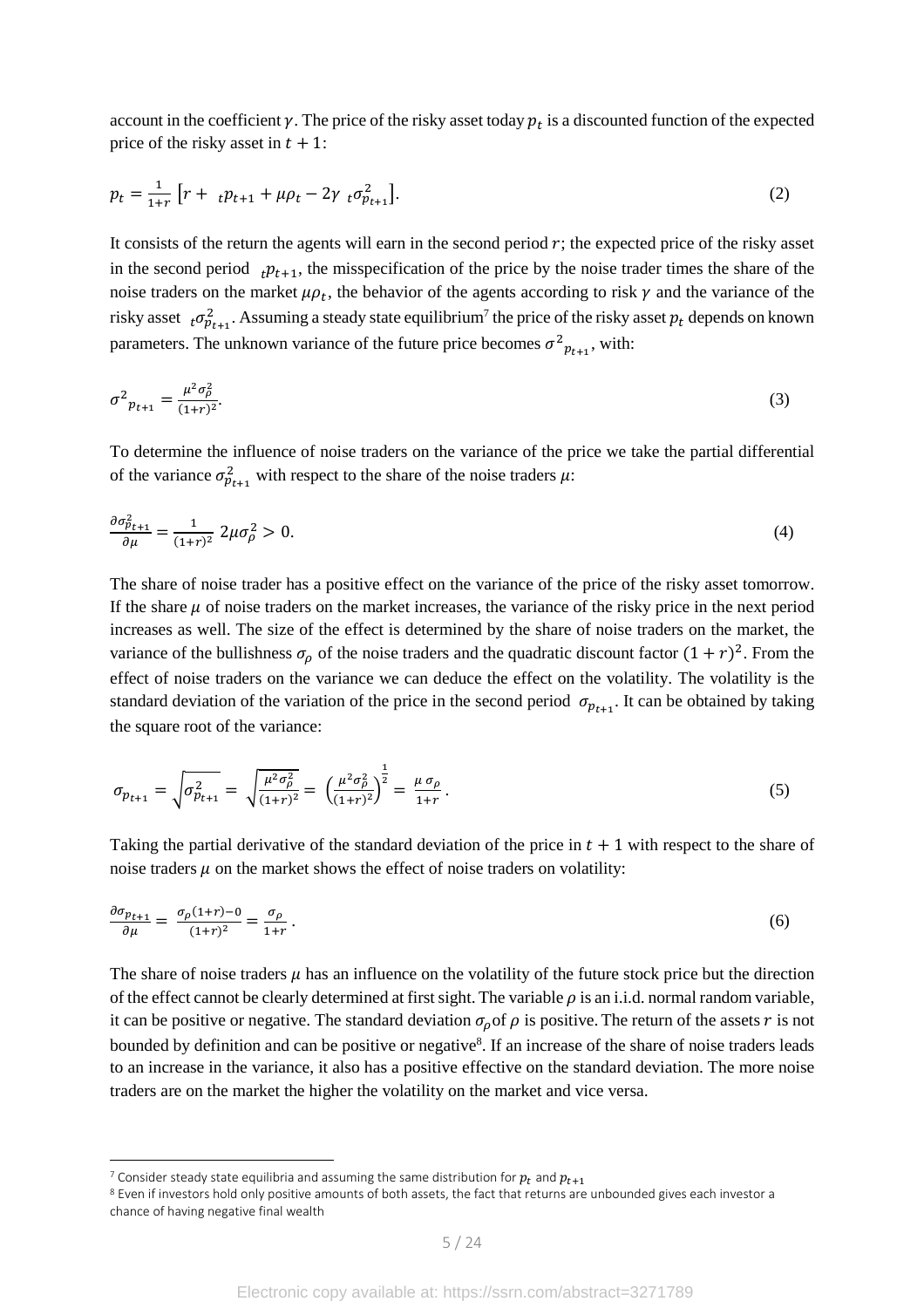In our empirical study, we use changes in GSV and TV as proxies for changes in investor behavior due to new information. Our expectation is that changes in GSV and TV lead to changes in volatility, representing an increase in the share of noise traders on the market. Our findings show that this holds for TV but not for GSV. We can show that Twitter is a measure of investor sentiment.

#### **3 Data and descriptive statistics**

The sample covers a timespan from 6 June 2013 until 31 December 2016. The balanced panel contains market data for 29 stocks of the Dow Jones industrial average index (DJIA). One observation stands for one stock per day. We include only weekdays from Monday to Friday to avoid unclear weekend effects (Andersen et al. 2003). All variables are expressed as percentage changes, e.g. for volatility:

$$
\Delta \text{volatility}_t = \ln \left( \frac{v_t}{v_{t-1}} \right). \tag{7}
$$

The use of logarithmic variables leads to better behaved variables and reduces the correlation between the independent variables. The data sources are Datastream, Google Trends and Sowa Labs<sup>9</sup>. A list of the stocks can be found in the appendix.

#### *Google*

The data on GSV is obtained via Google Trends as shown in earlier research (Fink & Johann 2014; Hamid & Heiden 2015; Dimpfl & Jank 2016). This specific Google website gives the possibility to obtain information about the search volume for various search terms. As a result, the Google search volume Index (GSV) is generated. The GSV is a time series which depicts the relative search volume of a specific search term on Google during a certain time span or point in time. Depending on the length of the time span the time series ranges from eight minutes intervals up to monthly data. It is further possible to create filters for example for regions or special topics such as "all categories" or "finance". Moreover there is a Google trend feature which allows to specify the search term. Besides the option "search term" it is possible to choose a "topic". As an example Google trend states that if someone googles "London" also "Capital of Great Britain" is integrated in the search if the search is conducted by topic. This means that choosing the option "topic" covers a broader range for a specific search term than the search term alone. For the search of the constituents of the DJIA index the finance filter in combination with the topic filter was chosen on a daily level. The data is obtained for each stock being part of the DJIA in this time span.

#### *Twitter*

The Twitter data is from Sowa Labs and comparable to the data used by Peter et al. (2017). It contains approximately 4.5 million tweets for 29 companies. The data is collected by a Twitter search API. For each company the stock cash-tag is specified (e.g. for Apple it is "\$AAPL"). To capture the market movement we use the Twitter Volume (TV) on each stock without separating into positive, negative or neutral sentiment. The tweets are aggregated on a daily level.

# *Turnover*

As a measure of trading activity we follow Lo and Wang (2000) who suggest turnover as the best way to measure trading activity. They calculate turnover as a share between the volume of traded shares and the shares outstanding (Lo & Wang 2000):

<sup>&</sup>lt;sup>9</sup> Sowa Labs measures Twitter volume and Twitter sentiment by counting the tweets on a certain search term on Twitter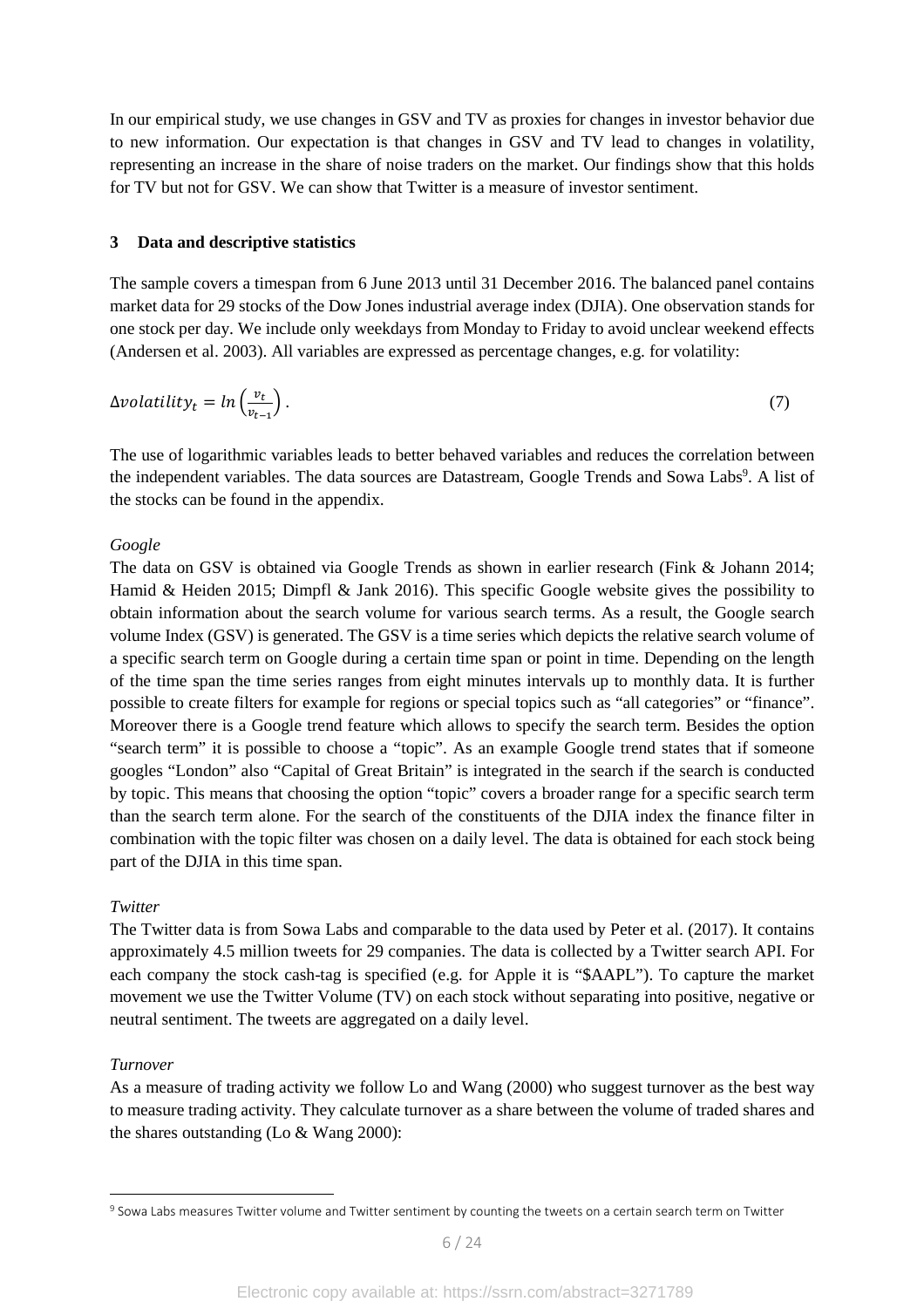$$
Turnover_{it} = \frac{x_{it}}{N_i} \,. \tag{8}
$$

With  $X_{it}$  being the volume of shares traded of one stock *i* at time *t* and  $N_i$  standing for the total number of shares outstanding of stock i. The variables are obtained from Datastream and calculated for each stock on a daily basis. Brooks (1998) also uses a comparable measure by taking the shares traded per day divided by the number of shares outstanding. Looking at turnover as a proportion between trading volume and number of shares outstanding avoids overweighting of large stocks.

#### *Volatility*

The variable volatility allows to capture the movement of the stock markets. It is also considered to be a measure of market sentiment. Volatility can be measured based on historical data or implicit based on options. We use an approach based on historical data. Realized volatility per stock would be the measure suggested in the current research (Andersen et al. 2003; Dimpfl & Jank 2012). We measure volatility as the logarithmic difference between high and low stock prices per day, suggested by Brooks (Brooks 1998; 2014). This simpler approach of realized volatility is necessary due to a lack of data. The daily high and low prices are from Datastream.

$$
Volatility_t = ln\left(\frac{Price\ high_t}{Price\ low_t}\right).
$$
\n(9)

#### *Squared returns*

As an indicator for news on the market we use squared returns to capture larger market movements. According to Barber Odean (2008) extreme returns on stocks, positive or negative, are associated with news on the market. Abhyankar (1995) measures good or bad news by the size of returns (Brooks 1998). Vozlyublennaia (2014) uses past returns as a measure of information. She further suggests a relationship between returns, volatility and investor attention. According to Andersen and Bollerslev (1998), squared daily returns can also be seen as a noisy proxy for the true volatility. We use squared returns as a proxy to measure the impact of news on the market. The continuous returns are calculated based on daily prices for all relevant stocks obtained via Datastream.

The summary statistics are presented in Table 1. The mean value of all observations is close to zero. The standard deviation varies between 0.323 (GSV) and 2.992 (change in volatility). This means that the changes deviate from the mean in both directions but are close to zero over all observations. We find that for changes TV these fat tails on the right are more pronounced than for changes GSV. For changes in GSV (TV) we find a positive skewness which is smaller for GSV (0.080) than for TV (0.283). This means that the tail on the right hand side is longer than on the left. The kurtosis of GSV (TV) is at 6.059 (6.173). The changes in turnover are positively skewed (0.28) and peaked (4.91). This means that we see more extreme changes in turnover than under normal distribution and they are more pronounced on the right, as the skewness is larger than zero. The distribution of changes in volatility and squared returns is close to normal. The number of observations vary as some observations are equal to zero and here we cannot calculate the changes which leads to missing variables. This is especially pronounced for the spreads but also for changes in GSV, TV and volatility.

#### Table 1. Summary statistics

| VARIABLES                                                                               | Mean      | Stan, Dev. Skewness |                                                            | Kurtosis | Min | Max | N     |
|-----------------------------------------------------------------------------------------|-----------|---------------------|------------------------------------------------------------|----------|-----|-----|-------|
| AGSV+                                                                                   | 0.0001571 |                     | 0.3230409  0.0803382  6.059349  -2.079442  2.628801  25544 |          |     |     |       |
| $\Delta T V_{\rm t}$                                                                    | 0.0000635 |                     |                                                            |          |     |     |       |
| ΔSquared Return <sub>t</sub> -0.0006845 0.4739944 0.1554362 3.219353 -2.311268 2.507094 |           |                     |                                                            |          |     |     | 26158 |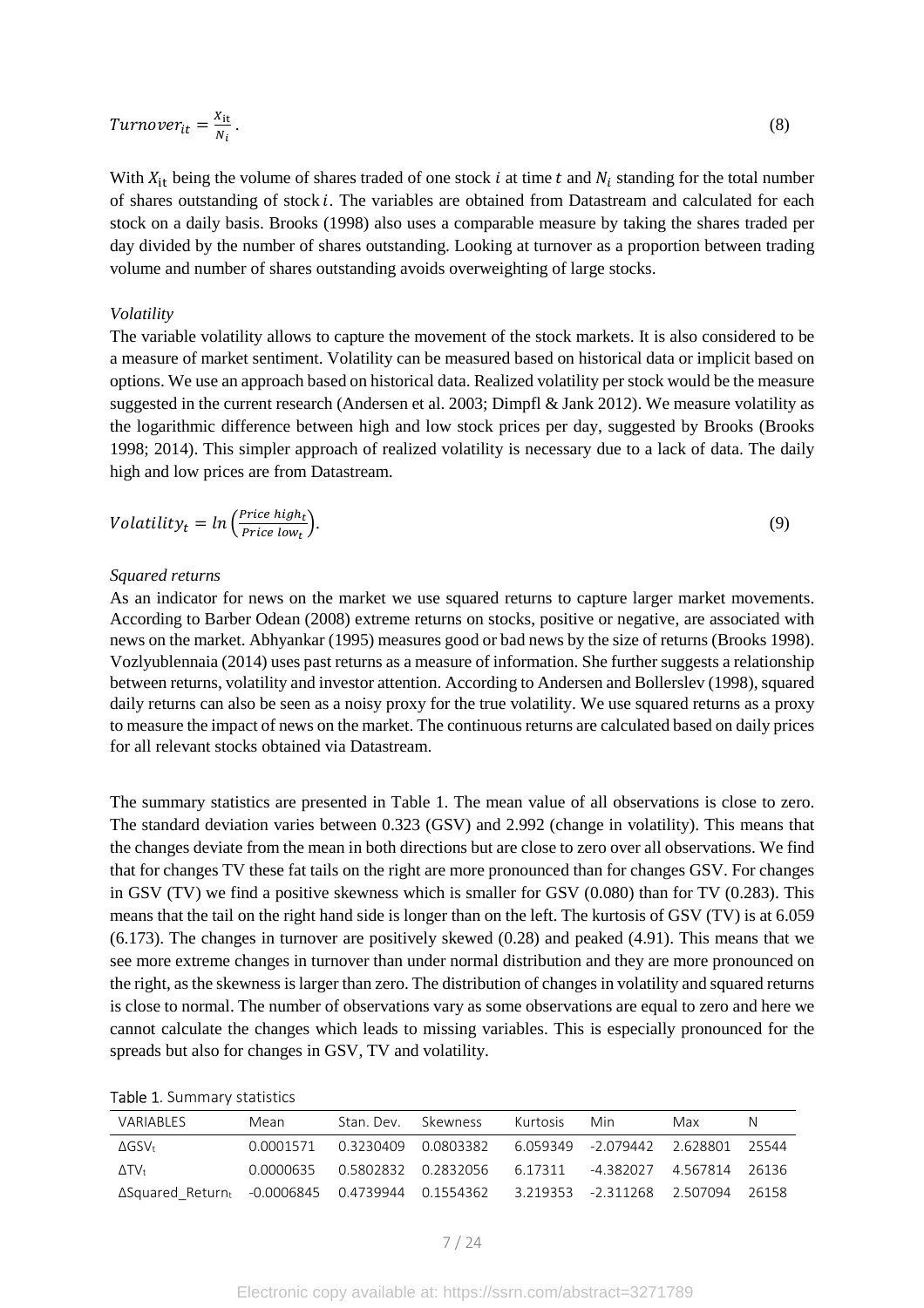| ΔTurnover <del>ι</del> |                    | -0.0005657  0.3484734  0.2756585  4.910202  -1.65539  2.576512  26158 |  |  |
|------------------------|--------------------|-----------------------------------------------------------------------|--|--|
| $\Delta$ Volatilityt   | -0.0103956 2.99265 |                                                                       |  |  |

### **4 Empirical results**

We find that changes in GSV and TV have a positive impact on the market entry of traders. Moreover, we find that an increase in changes in TV increases the share of noise traders on the market. Further, lagged changes in GSV and TV have predictive power on changes in turnover. Lagged changes in TV has also a predictive power on changes in volatility.

#### **4.1 Correlation analysis**

Table 2 shows the correlation between the different variables. The correlation for almost all variables is below 0.3. The correlation between changes in turnover and changes in volatility is higher (0.4967). This means that an increase in volatility goes in line with an increase in turnover. The positive relation is known and described in the literature. Brooks et al. (2001) confirm this positive relationship. The correlation between changes in squared returns and volatility is at 0.4358. Both variables refer to the changes in the underlying price of the stock but there is no linear dependency. Extreme returns and volatility go hand in hand. Changes in GSV (TV) are positively correlated with changes in turnover and volatility. The correlation is higher for changes in TV. Thus we expect the effect of changes in TV to be more pronounced than the effect of changes in GSV on turnover and volatility. This is in line with Mao et al. (2015) who find that Twitter is a better predictor of investor sentiment than Google. Moreover, changes in GSV and TV are positively correlated (0.1166). To assess collinearity we calculate the condition number. For our sample it is at 1.68. Taking 20 as the critical value, there is no multicollinearity in the sample (Belsley et al. 1980, p.58; Belsley 1991).

| *, **, *** indicate statistical significance at the 10%, 5% or 1% levels respectively. |                                               |             |               |                      |                              |  |  |  |
|----------------------------------------------------------------------------------------|-----------------------------------------------|-------------|---------------|----------------------|------------------------------|--|--|--|
|                                                                                        | $\Delta$ Squared Returnt $\Delta$ volatilityt |             | $\Delta$ GSV+ | $\Delta T V_{\rm t}$ | $\Delta$ Turnover $_{\rm t}$ |  |  |  |
| $\Delta$ Squared Returnt 1.0000                                                        |                                               |             |               |                      |                              |  |  |  |
| $\Delta$ Volatilityt                                                                   | $0.4358***$                                   | 1.0000      |               |                      |                              |  |  |  |
| $\Delta$ GSV <sub>t</sub>                                                              | $0.0441***$                                   | $0.0674***$ | 1.0000        |                      |                              |  |  |  |
| $\Delta T V_t$                                                                         | $0.1355***$                                   | $0.2034***$ | $0.1166***$   | 1.0000               |                              |  |  |  |
| $\Delta$ Turnover $_{\rm t}$                                                           | $0.3301***$                                   | $0.4967***$ | $0.1165***$   | $0.2891***$          | 1.0000                       |  |  |  |

Table 2. Correlation

# **4.2 Regressions**

To analyze the impact of changes in GSV and TV on changes in turnover and volatility we implement the models of Easley et al. (1996) and DeLong et al. (1990). Therefore we apply a panel fixed effects model with firm and time fixed effects. The estimation equation follows the general form (Brooks 2014):

$$
y_{it} = \alpha + \beta x_{it} + \mu_i + \lambda_t + v_{it} \tag{10}
$$

Where  $y_{it}$  is the dependent variable at time t for company i. The variable  $\alpha$  stands for the time invariant intercept. The coefficient  $\beta$  is a kx1 vector and the independent variable  $x_{it}$  is a 1xk vector. The time fixed effect  $\lambda_t$  varies over time but is constant over the different stocks. The cross-sectional fixed effect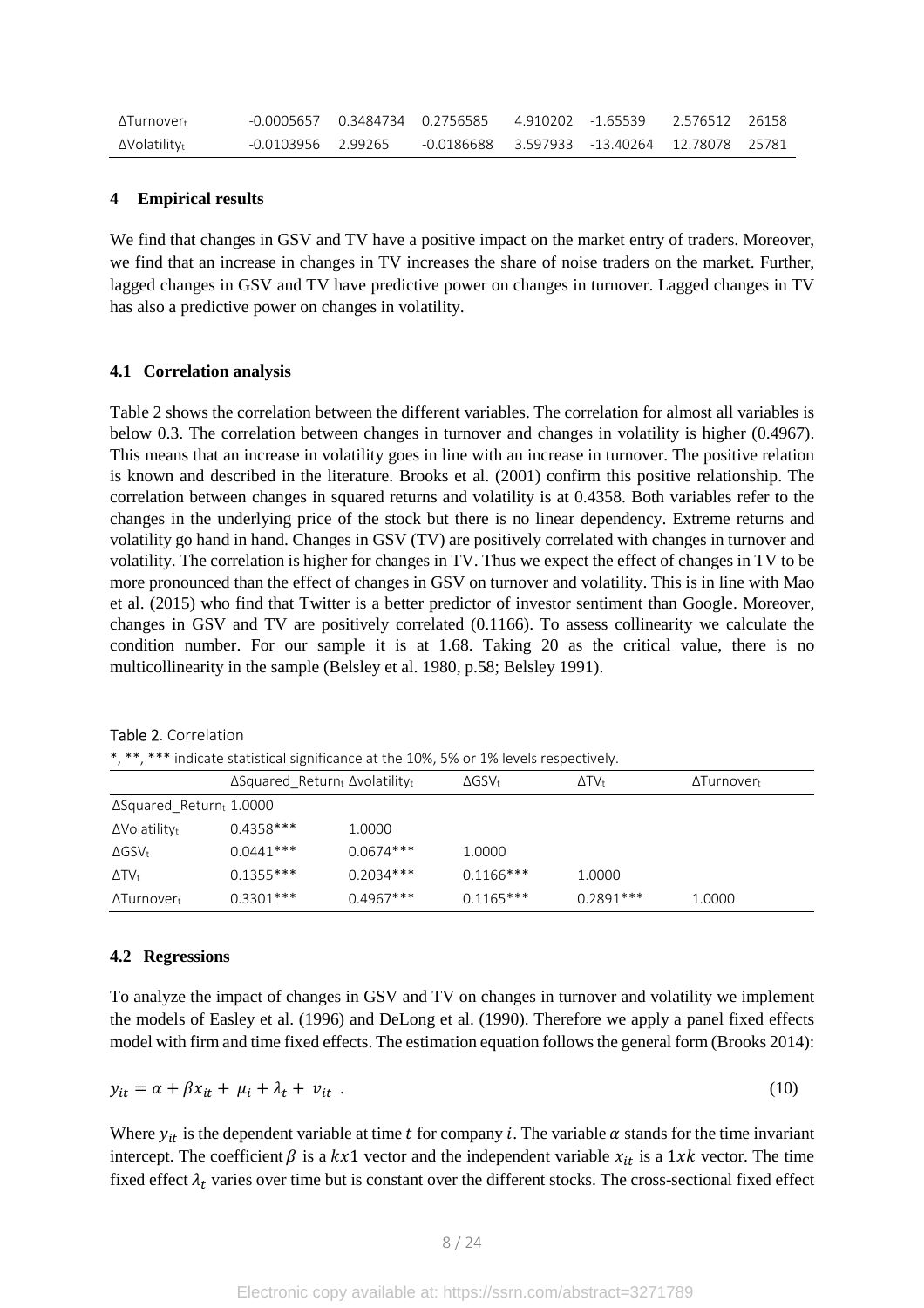$\mu_i$  does not vary over time but varies over the different companies. Time  $t = 1, ... T$  is a daily measure and  $i = 1, ..., N$  represents each company which is part of the sample.

The procedure is twofold. First, we measure the impact of changes in GSV and TV on trading activity which we measure by turnover. The variable stands for the trading activities of the 29 DJIA stocks in the sample. The dependent variable in equation (11) is the change in turnover. If the turnover changes, we expect that the number of traders who arrive on the market changes. Following the idea of Easley et al. (1996) that new information leads to new market entries of traders. To measure the effect of new information on investors, we use GSV and TV as proxy variables. We expect that an increase (decrease) in GSV and TV leads to an increase (decrease) in turnover. We quantify this effect by looking at the percentage change in turnover. The control variables are lagged changes in turnover, changes in squared returns and lagged squared returns. Step by step we include changes in GSV (TV) and lagged changes in GSV (TV) to obtain the final equation:

 $\Delta T$ urnove $r_{it} = \alpha + \beta_1 \Delta T$ urnove $r_{it-1} + \beta_2 \Delta S$ quared $R$ etur $n_{it} + \beta_3 \Delta S$ quared $R$ etur $n_{it-1} + \beta_4 S$  $\beta_4\Delta GSV_{it} + \beta_5\Delta GSV_{it-1} + \beta_6\Delta TV_{it} + \beta_7\Delta TV_{i,t-1} + \mu_i + \lambda_t + v_{it}.$  (11)

Second, we apply the DSSW model (De Long et al. 1990) to measure the impact of changes in GSV and TV on the amount of noise traders on the market. The dependent variable is changes in volatility. A positive (negative) coefficient would lead to an increase (decrease) in volatility. In the sense of the DSSW model (De Long et al. 1990) this would mean that the share of noise traders on the market increases (decreases). We control for changes in lagged volatility, squared returns and lagged squared returns. Step by step we include changes in GSV (TV) and lagged changes in GSV (TV).

 $\Delta V$ olatilit $y_{it} = \alpha + \beta_1 \Delta V$ olatilit $y_{it-1} + \beta_2 \Delta S$ quared $Return_{it} +$  $\beta_3 \Delta Square dReturn_{it-1} + \beta_4 \Delta BidAsk_{it} + \beta_5 \Delta BidAsk_{it-1} + \beta_6 \Delta Turnover_{it} + \beta_7 \Delta Turnover_{it-1} +$  $\beta_8\Delta GSV_{it} + \beta_9\Delta GSV_{it-1} + \beta_{10}\Delta TV_{it} + \beta_{11}\Delta TV_{it-1} + \mu_i + \lambda_t + v_{it}.$  (12)

Table 3 shows the results of the fixed effects regression (11) on changes in turnover. All coefficients are highly significant at the 1 % level. In column (1) a baseline of control variables is included (lagged changes in turnover, changes in squared returns and lagged changes in squared returns). Column (2) includes changes in GSV, column (3) changes in lagged GSV. Column (4) includes changes in TV, column (5) includes changes in lagged TV. R² increases from 49% in column (1) to 56% in column (5). In all five equations we implement time and company fixed effects. To control for cross sectional dependence, heteroscedasticity and autocorrelation we use Driscoll and Kraay standard errors (Driscoll & Kraay 1998).

Our results show that days with high trading activity are followed by days with a decrease in trading activity. A positive change in turnover by 10 % in  $t - 1$ , leads to a decrease in turnover in t by -2.96 %. This is in line with the summary statistics in table 1, which shows that overall the mean of changes in turnover is close to zero. We find that news lead to an increase in turnover. On the same day, a 10 % change in squared returns (lagged squared returns) would lead to an increase of changes in turnover around 0.3 % (0.2%). Despite the fact that we control for news with squared returns, we find that changes in GSV and TV have a positive effect on the trading activity. This means that GSV and TV capture new information which increases the share of traders for the market. An increase in changes of GSV (TV) by 10 % would lead to an increase in turnover on the same day by 0.51 % (1.73 %). An increase in lagged changes of GSV (TV) by 10% would lead to an increase in turnover today by 0.27 % (0.92%). The effect of TV is higher than the effect of GSV which can be interpreted as an indicator for the lead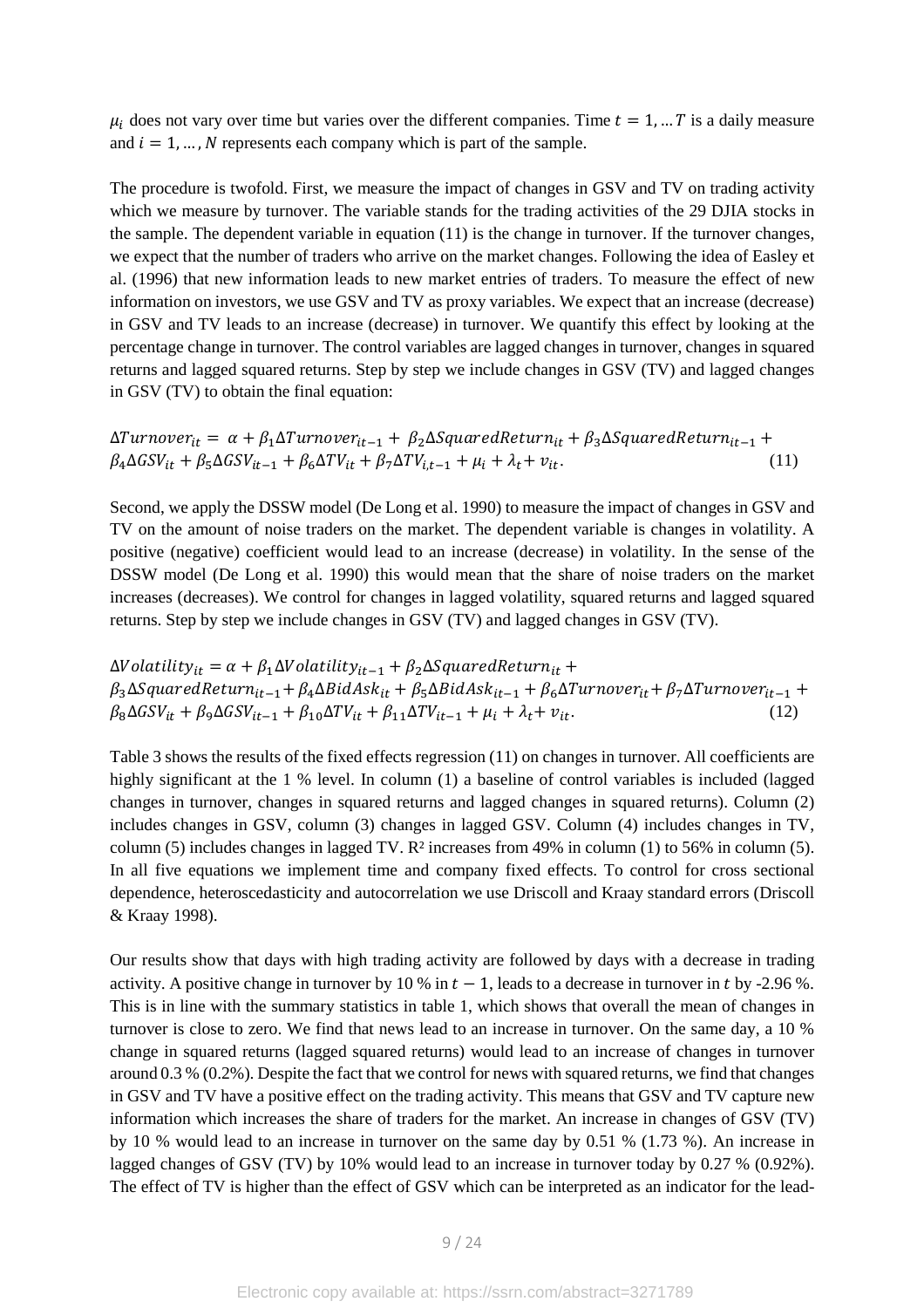lag structure (Mao et al. 2015). This is in line with the correlation we find in Table 2 and the study by Mao et al. (2015). We conclude that TV is of high relevance for the trading activity of investors.

#### Table 3. Market entry

Column (1) to (5) report the result on market entry:  $\Delta Turnover_{it} = \alpha + \beta_1 \Delta Turnover_{it-1} +$  $\beta_2 \Delta Squared$ Retur $n_{it} + \beta_3 \Delta Squared$ Retur $n_{it-1} + \beta_4 \Delta GSV_{it} + \beta_5 \Delta GSV_{it-1} + \beta_6 \Delta TV_{it} + \beta_7 \Delta TV_{i,t-1} + \mu_i +$  $\lambda_t$  +  $v_{it}$ . Column (1) includes the control variables changes in lagged turnover, changes in squared returns and changes in lagged squared returns. In column (2) the variable GSV is added. Column (3) adds the lagged change in GSV. Column (4) adds the change in TV. Column (5) adds the lagged change in TV. All regressions are Panel fixed effects regression, including time and company fixed effects. The regressions are estimated with Driscoll and Kraay standard errors. \*, \*\*, \*\*\* indicate statistical significance at the 10%, 5% or 1% levels respectively.

|                             | (1)                | (2)                | (3)                | (4)                | (5)                |
|-----------------------------|--------------------|--------------------|--------------------|--------------------|--------------------|
| VARIABLES                   | $\Delta$ Turnovert | $\Delta$ Turnovert | $\Delta$ Turnovert | $\Delta$ Turnovert | $\Delta$ Turnovert |
|                             |                    |                    |                    |                    |                    |
| $\Delta$ Turnovert-1        | $-0.296***$        | $-0.294***$        | $-0.299***$        | $-0.287***$        | $-0.341***$        |
|                             | $(-36.874)$        | $(-36.253)$        | $(-38.043)$        | $(-35.482)$        | $(-50.660)$        |
| ∆Squared_Returnt            | $0.038***$         | $0.038***$         | $0.038***$         | $0.033***$         | $0.031***$         |
|                             | (30.039)           | (30.508)           | (30.712)           | (32.701)           | (32.837)           |
| ΔSquared_Returnt-1          | $0.020***$         | $0.020***$         | $0.019***$         | $0.018***$         | $0.016***$         |
|                             | (22.976)           | (22.933)           | (22.802)           | (23.756)           | (22.916)           |
| $\Delta$ GSV <sub>t</sub>   |                    | $0.071***$         | $0.095***$         | $0.066***$         | $0.051***$         |
|                             |                    | (8.467)            | (9.152)            | (8.011)            | (6.627)            |
| $\Delta$ GSV <sub>t-1</sub> |                    |                    | $0.049***$         | $0.045***$         | $0.027***$         |
|                             |                    |                    | (6.458)            | (6.316)            | (4.068)            |
| $\Delta TV_t$               |                    |                    |                    | $0.147***$         | $0.173***$         |
|                             |                    |                    |                    | (23.162)           | (24.356)           |
| $\Delta TV_{t-1}$           |                    |                    |                    |                    | $0.092***$         |
|                             |                    |                    |                    |                    | (18.783)           |
| Constant                    | $0.060***$         | $0.049***$         | $0.047***$         | $-0.051***$        | $0.023***$         |
|                             | (38.549)           | (21.977)           | (18.724)           | $(-10.252)$        | (6.232)            |
| Time Fixed Effects          | <b>YES</b>         | <b>YES</b>         | <b>YES</b>         | <b>YES</b>         | <b>YES</b>         |
| Company Fixed Effects       | YES                | <b>YES</b>         | YES                | YES                | YES                |
| R-squared                   | 0.492              | 0.495              | 0.497              | 0.545              | 0.560              |
| N                           | 25,566             | 24,970             | 24,833             | 24,811             | 24,801             |

Table 4 represents the result of the panel fixed effect regression on changes in volatility (12). Column (1) includes the control variables changes in lagged volatility, turnover, lagged turnover, squared returns and lagged squared returns. Column (2) includes the changes in GSV and column (3) the lagged changes in GSV. Column (4) includes the changes in TV and column (5) the changes in lagged TV. We find that an increase in yesterday's volatility leads to a decrease in volatility today. Comparable to the results for changes in turnover in table 3, we observe a mean reversion trend for volatility. As expected by the correlation, the coefficients of changes in turnover and lagged turnover are always positive and highly significant at the 1 % level. This means that an increase in trading activity leads to higher volatility on the market. The impact on the same day is higher than the impact from the previous day. The same holds for news measured by squared returns. An increase in news on the market leads to higher changes in volatility. The impact on the same day (0.047) is higher than the impact from the previous day (0.022). If we include the changes in GSV and TV as proxy variables of new information in column (2) to (5), we find that only the effect of TV is statistically significant. The coefficients of changes in GSV and lagged GSV are not significant. Thus, there is no measurable impact on changes in volatility. Like Mao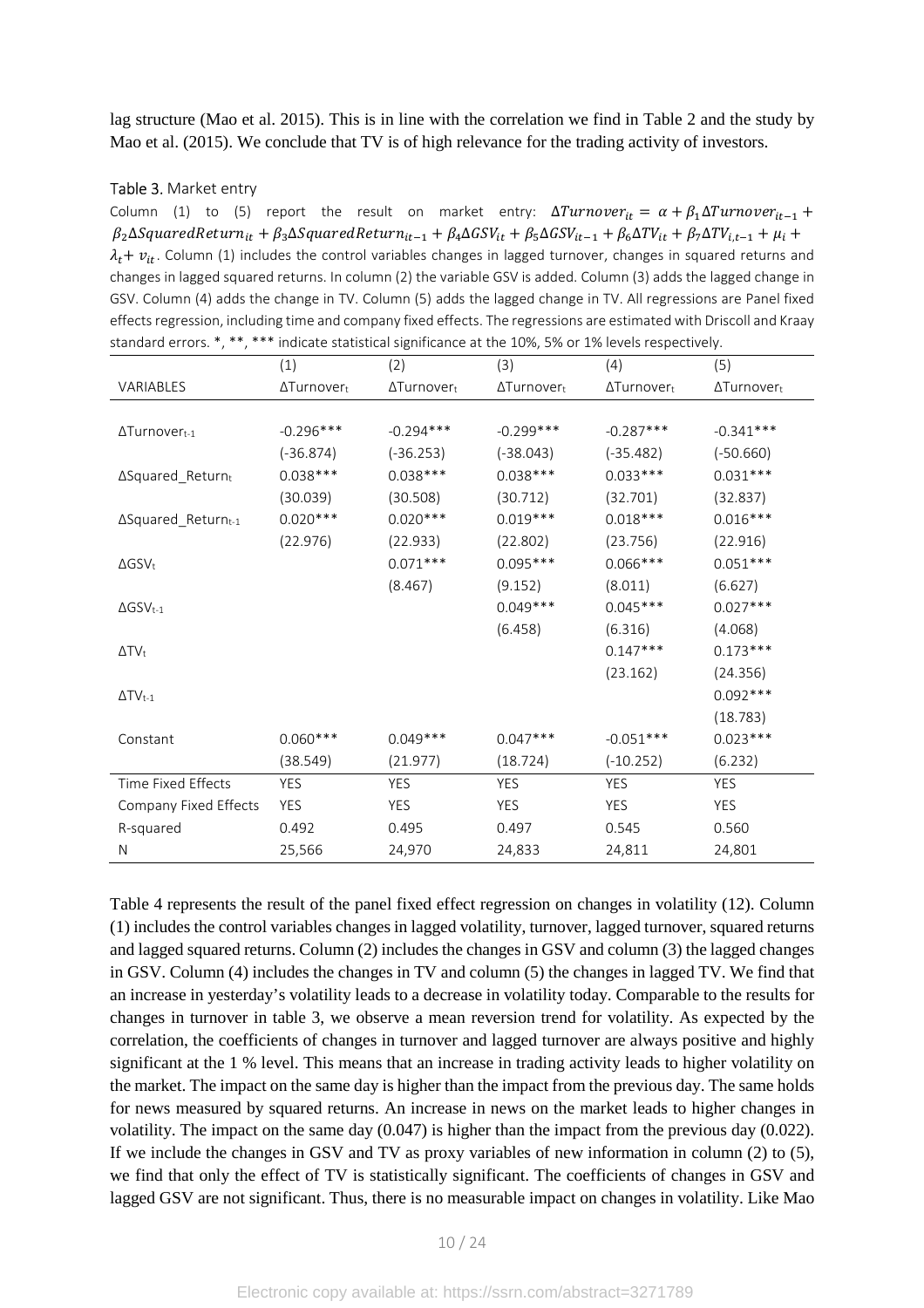et al. (2015) we find that TV is more important for financial markets than Twitter. Changes in TV have a positive effect on changes in volatility on the same day (0.04) and the day before (0.02), allowing for one day ahead volatility forecasts. With TV we measure new information from investors that comes on the market. The share of noise traders increase (decreases) if TV increases (decreases). TV allows us to measure investor sentiment. We expect that this deviation from the mean is only temporary (Mao et al. 2015). Arbitrageurs and rational investors bring the changes in volatility back to zero but as they face the risk to trade against noise traders it takes a while (De Long et al. 1990; Shleifer & Vishny 1997).

## Table 4. Share of noise trader

Column (1) to (5) report the result on market entry:  $\Delta Volatility_{it} = \alpha + \beta_1 \Delta Volatility_{it-1} +$  $\beta_2$  $\Delta$ Squared $R$ eturn $_{it}$  +  $\beta_3$  $\Delta$ Squared $R$ eturn $_{it-1}$ +  $\beta_4$  $\Delta T$ urnover $_{it}$ +  $\beta_5$  $\Delta T$ urnover $_{it-1}$  +  $\beta_6$  $\Delta G$ S $V_{it}$  +  $\beta_7\Delta GSV_{it-1} + \beta_8\Delta TV_{it} + \beta_9\Delta TV_{it-1} + \mu_i + \lambda_t + v_{it}$ . Column (1) includes the control variables changes in lagged turnover, changes in squared returns and changes in lagged squared returns. In Column (2) the variable GSV is added. Column (3) adds the lagged change in GSV. Column (4) adds the change in TV. Column (5) adds the lagged changes in TV. All regressions are Panel fixed effects regression, including time and company fixed effects. The regressions are estimated with Driscoll and Kraay standard errors. \*, \*\*, \*\*\* indicate statistical significance at the 10%, 5% or 1% levels respectively.

|                                    | (1)          | (2)          | (3)          | (4)          | (5)          |
|------------------------------------|--------------|--------------|--------------|--------------|--------------|
| <b>VARIABLES</b>                   | ∆Volatilityt | ∆Volatilityt | ∆Volatilityt | ∆Volatilityt | ∆Volatilityt |
|                                    |              |              |              |              |              |
| $\Delta$ Volatility <sub>t-1</sub> | $-0.474***$  | $-0.474***$  | $-0.474***$  | $-0.473***$  | $-0.475***$  |
|                                    | $(-84.207)$  | $(-82.124)$  | $(-82.114)$  | $(-82.277)$  | $(-82.730)$  |
| ΔTurnover <sub>t</sub>             | $0.571***$   | $0.574***$   | $0.574***$   | $0.550***$   | $0.543***$   |
|                                    | (44.500)     | (44.194)     | (44.198)     | (41.829)     | (40.157)     |
| $\Delta$ Turnovert-1               | $0.250***$   | $0.250***$   | $0.250***$   | $0.245***$   | $0.232***$   |
|                                    | (26.312)     | (25.718)     | (25.435)     | (25.257)     | (21.979)     |
| $\Delta$ Squared_Returnt           | $0.047***$   | $0.047***$   | $0.047***$   | $0.047***$   | $0.047***$   |
|                                    | (35.853)     | (35.259)     | (35.622)     | (35.424)     | (35.283)     |
| ∆Squared_Return <sub>t-1</sub>     | $0.022***$   | $0.023***$   | $0.022***$   | $0.022***$   | $0.022***$   |
|                                    | (22.541)     | (22.030)     | (22.047)     | (22.186)     | (22.020)     |
| $\Delta$ GSV <sub>t</sub>          |              | $-0.004$     | $-0.002$     | $-0.007$     | $-0.010$     |
|                                    |              | $(-0.616)$   | $(-0.243)$   | $(-0.862)$   | $(-1.213)$   |
| $\Delta$ GSV <sub>t-1</sub>        |              |              | 0.004        | 0.004        | 0.001        |
|                                    |              |              | (0.548)      | (0.525)      | (0.069)      |
| $\Delta TV_t$                      |              |              |              | $0.036***$   | $0.043***$   |
|                                    |              |              |              | (7.560)      | (8.386)      |
| $\Delta TV_{t-1}$                  |              |              |              |              | $0.020***$   |
|                                    |              |              |              |              | (3.720)      |
| Constant                           | $0.106***$   | $0.106***$   | $0.106***$   | $-0.136***$  | $-0.024***$  |
|                                    | (53.016)     | (45.415)     | (44.074)     | $(-42.267)$  | $(-4.053)$   |
| Time Fixed Effects                 | YES          | <b>YES</b>   | <b>YES</b>   | <b>YES</b>   | <b>YES</b>   |
| Company Fixed Effects              | YES          | <b>YES</b>   | <b>YES</b>   | YES          | YES          |
| R-squared                          | 0.593        | 0.593        | 0.594        | 0.595        | 0.596        |
| N                                  | 25,566       | 24,970       | 24,833       | 24,811       | 24,801       |

Our results are unique, as we are the first to compare the influence of changes in GSV and TV in a panel data setting for the DJIA index stocks. We would have expected that both, GSV and TV, have a positive influence on changes in turnover and on changes in volatility. The expectations hold for turnover. We find an impact of changes in GSV and TV on changes in turnover. In the sense of Easley et al. (1996) we find that information in GSV and TV lead to market entries. The effect is more pronounced for TV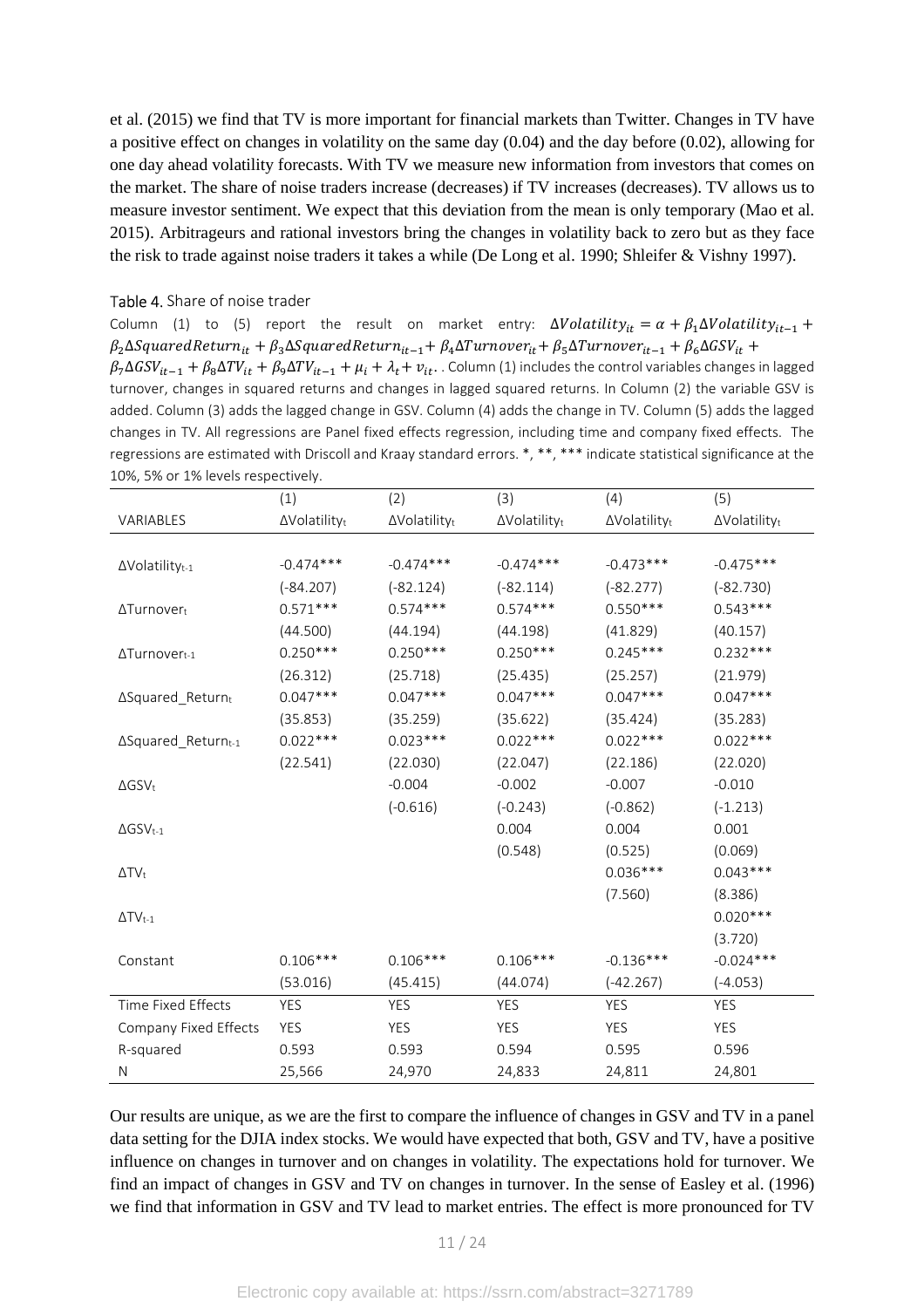than for GSV. Furthermore, we find that both have predictive power on turnover. The coefficients are smaller but still significant from one day to the next. For volatility we find a significant impact of changes in TV on volatility but no impact of GSV. In the sense of De Long et al. (1990) we find that TV leads to an increase of the share of noise traders on the market. This effect is observable for the same day and the next, indicating the predictive power of TV on volatility.

### **5 Robustness tests**

We modify our standard approach to test if our results are consistent. First, we confirm the choice of a panel data model with fixed effects. Second, we include bid-ask spreads as liquidity indicator for the market. Third, we look at the impact of GSV and TV on high and low trading volume. Fourth, we consider the different industry sectors in more detail. Fifth, we run our regressions on changes in turnover and volatility using the procedure by Arellano and Bond (1991). Overall we find that our results are consistent.

# **5.1 Fitting of the model**

We use a panel data model with time and company fixed effects with Dirscoll and Karay standard errors. To validate our model we conduct several tests. The Hausman's specification test confirms<sup>10</sup> that a fixed effect model with company and time fixed effects is more appropriate for our data than a random effects model. The necessity of time fixed effects is confirmed by a significant Wald test. Moreover, we test for cross-sectional dependence. Therefore we conduct the Breusch-Pagan Lagrange Multiplier test of independence and the Parsan test for cross-sectional dependence. Our results show that we have cross sectional dependence, meaning that the residuals are correlated across the different companies. To overcome this problem we apply Driscoll and Kraay standard errors (Driscoll & Kraay 1998)<sup>11</sup>. Further, we find that we have heteroscedasticity, meaning that our variance is not constant. We can solve this problem by using robust standard errors<sup>12</sup>. Here we can use Huber and White robust standard errors, or the Driscoll and Kraay standard errors. We run our estimations with Driscoll and Kraay, Huber and White and clustered standard errors. Overall the coefficients and the significance levels stay the same, only the constant changes.<sup>13</sup>

In Table 5 we compare different ways to estimate the standard equation (11) for turnover including all control variables. In column (1) we use Huber and white standard errors. In column (2) we use Driscoll and Kraay standard errors. We find that our coefficients do not change. The standard errors in column for Huber and White in column (1) are smaller than for Driscoll and Kraay. The main difference is the constant, it is larger for the robust standard errors in in column (1).

Table 5. Market entry with different standard errors

Column (1) and (2) report the result on market entry:  $\Delta Turnover_{it} = \alpha + \beta_1 \Delta Turnover_{it-1} +$  $\beta_2 \Delta Squared$ Retur $n_{it} + \beta_3 \Delta Squared$ Retur $n_{it-1} + \beta_4 \Delta GSV_{it} + \beta_5 \Delta GSV_{it-1} + \beta_6 \Delta TV_{it} + \beta_7 \Delta TV_{i,t-1} + \mu_i +$  $\lambda_t$  +  $v_{it}$ . In column (1) we use Huber and White robust standard errors. In column (2) we use Driscoll and Kraay standard errors. \*, \*\*, \*\*\* indicate statistical significance at the 10%, 5% or 1% levels respectively.

|                  |                              | $\sim$<br>∠                  |
|------------------|------------------------------|------------------------------|
| <b>VARIABLES</b> | $\Delta$ Turnover $_{\rm t}$ | $\Delta$ Turnover $_{\rm t}$ |

<sup>10</sup> (Hausman, J. A. 1978. Specification tests in econometrics. Econometrica 46: 1251–1271.)

l

<sup>11</sup> Hoechle, Daniel, "Robust Standard Errors for Panel Regressions with Cross-Sectional Dependence

<sup>12</sup> Huber and White

<sup>&</sup>lt;sup>13</sup> We do not report the results of the clustered standard errors on the company level, as they lead to the same results as the Huber and White standard errors.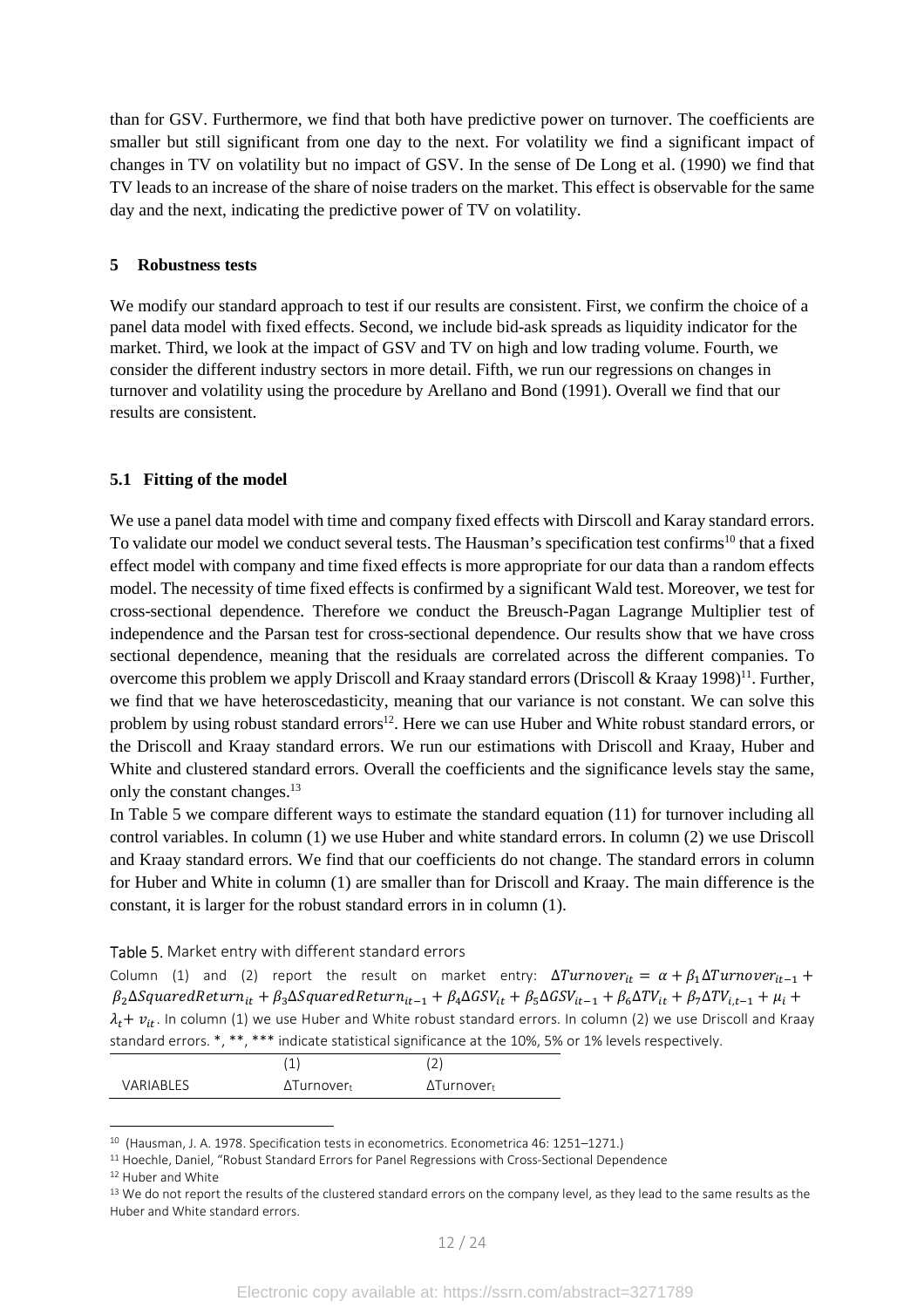| $\Delta$ Turnovert-1        | $-0.341***$ | $-0.341***$ |
|-----------------------------|-------------|-------------|
|                             | $(-58.173)$ | $(-50.660)$ |
| ∆Squared_Returnt            | $0.031***$  | $0.031***$  |
|                             | (27.549)    | (32.837)    |
| ∆Squared_Returnt-1          | $0.016***$  | $0.016***$  |
|                             | (18.389)    | (22.916)    |
| $\Delta$ GSV <sub>t</sub>   | $0.051***$  | $0.051***$  |
|                             | (3.998)     | (6.627)     |
| $\Delta$ GSV <sub>t-1</sub> | $0.027**$   | $0.027***$  |
|                             | (3.231)     | (4.068)     |
| $\Delta TV_t$               | $0.173***$  | $0.173***$  |
|                             | (20.317)    | (24.356)    |
| $\Delta TV$ t-1             | $0.092***$  | $0.092***$  |
|                             | (11.838)    | (18.783)    |
| Constant                    | $0.144**$   | $0.023***$  |
|                             | (3.445)     | (6.232)     |
| Time Fixed effects          | <b>YES</b>  | <b>YES</b>  |
| Company Fixed effects       | <b>YES</b>  | <b>YES</b>  |
| R-squared                   | 0.560       | 0.560       |
| Ν                           | 24,801      | 24,801      |

In Table 6 we look at regression (12) on changes in volatility including all control variables. In column (1) we use Huber and White standard errors. In column (2) we use Driscoll and Kraay standard errors. Again the coefficients do not change. For lagged changes the significance level differs, as the standard error is higher in column (2) than in column (1). The constant is positive for the Huber and White standard error and close to zero but negative for the Driscoll and Kraay standard error.

Table 6. Share of noise trader with different standard errors

Column (1) and (2) report the result on market entry:  $\Delta Volatility_{it} = \alpha + \beta_1 \Delta Volatility_{it-1} +$  $\beta_2$ ∆SquaredRetur $n_{it}$  +  $\beta_3$ ∆SquaredRetur $n_{it-1}$ +  $\beta_4$ ∆Bid $As$ k $_{it}$  +  $\beta_5$ ∆Bid $As$ k $_{it-1}$  +

| $\beta_6 \Delta Turnover_{it} + \beta_7 \Delta Turnover_{it-1} + \beta_8 \Delta GSV_{it} + \beta_9 \Delta GSV_{it-1} + \beta_{10} \Delta TV_{it} + \beta_{11} \Delta TV_{it-1} + \mu_i + \lambda_t + v_{it}.$ | $\ln$ |
|---------------------------------------------------------------------------------------------------------------------------------------------------------------------------------------------------------------|-------|
| column (1) we use Huber and White robust standard errors. In column (2) we use Driscoll and Kraay standard                                                                                                    |       |
| errors. $*, **$ , $***$ indicate statistical significance at the 10%, 5% or 1% levels respectively.                                                                                                           |       |

|                                    | (1)                  | (2)                  |
|------------------------------------|----------------------|----------------------|
| VARIABLES                          | $\Delta$ Volatilityt | $\Delta$ Volatilityt |
| $\Delta$ Volatility <sub>t-1</sub> | $-0.475***$          | $-0.475***$          |
|                                    | $(-88.948)$          | $(-82.730)$          |
| $\Delta$ Turnovert                 | $0.543***$           | $0.543***$           |
|                                    | (31.395)             | (40.157)             |
| $\Delta$ Turnovert-1               | $0.232***$           | $0.232***$           |
|                                    | (20.263)             | (21.979)             |
| $\Delta$ Squared Returnt           | $0.047***$           | $0.047***$           |
|                                    | (29.859)             | (35.283)             |
| ∆Squared_Returnt-1                 | $0.022***$           | $0.022***$           |
|                                    | (23.252)             | (22.020)             |
| $\Delta$ GSV+                      | $-0.010$             | $-0.010$             |
|                                    | $(-1.093)$           | $(-1.213)$           |
| $\Delta$ GSV <sub>t-1</sub>        | 0.001                | 0.001                |
|                                    | (0.066)              | (0.069)              |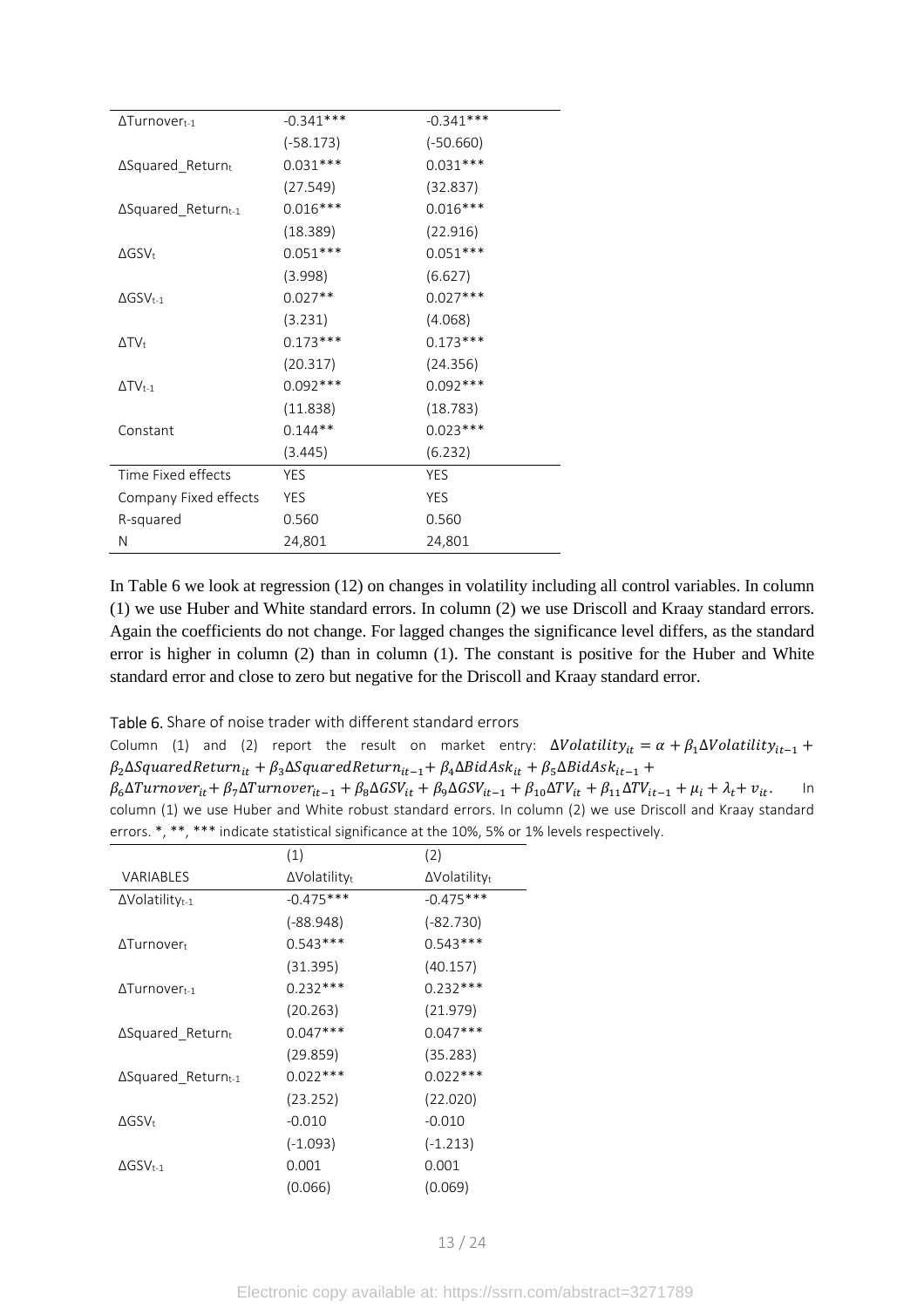| $\Delta T V_t$             | $0.043***$ | $0.043***$  |
|----------------------------|------------|-------------|
|                            | (7.180)    | (8.386)     |
| $\Delta TV$ <sub>t-1</sub> | $0.020**$  | $0.020***$  |
|                            | (3.511)    | (3.720)     |
| Constant                   | $0.241***$ | $-0.024***$ |
|                            | (5.156)    | $(-4.053)$  |
| Time Fixed effects         | YES        | YES         |
| Company Fixed effects      | <b>YFS</b> | <b>YFS</b>  |
| R-squared                  | 0.596      | 0.596       |
| Ν                          | 24,801     | 24,801      |

# **5.2 Liquidity on the market**

Another indicator for movements on stock markets is the market liquidity. Originally the Corwin and Schulz (2012) approach is a bid-ask spread estimator from daily high and low prices.<sup>14</sup> The idea behind that estimator is that the high-low ratio reflects both the stock's variance and its bid-ask spread. The market is more (less) liquid on days with low (high) spreads. We calculate the spread measure following Corwin and Schulz (2012) and compute the percentage change of the spread.<sup>15</sup>

In Table 7 the summary statistic on spread in Panel A shows that the mean change is close to zero. In Panel B we report the correlation between changes in spreads and other variables. An increase in spreads is negatively connected with changes in squared returns, volatility, GSV, TV and turnover. For turnover this means that an increase in the spread, thus a wider bid-ask spread, is correlated with a decrease in turnover. Wider spreads lead to less liquid markets which leads to a decrease in turnover and volatility.

| indicate statistical significance at the 10%, 5% or 1% levels respectively. |                          |                                  |                           |                |                    |                     |       |  |
|-----------------------------------------------------------------------------|--------------------------|----------------------------------|---------------------------|----------------|--------------------|---------------------|-------|--|
| Panel A                                                                     |                          |                                  |                           |                |                    |                     |       |  |
| <b>VARIABLES</b>                                                            | Mean                     | Stan, Dev.                       | Skewness                  | Kurtosis       | Min                | Max                 | N     |  |
| $\Delta$ Spread <sub>t</sub>                                                | 0.0258852                | 1.26125                          | 0.0011681                 | 5.800737       | $-8.502703$        | 9.658206            | 16076 |  |
| Panel B                                                                     |                          |                                  |                           |                |                    |                     |       |  |
| VARIABLES                                                                   | $\Delta$ Squared Returnt | $\Delta$ Volatilitv <sub>t</sub> | $\Delta$ GSV <sub>t</sub> | $\Delta T V_t$ | $\Delta$ Turnovert | Spread <sub>t</sub> |       |  |
| $\Delta$ Spreadt                                                            | $-0.0748***$             | $-0.2536***$                     | $-0.0171$                 | $-0.0298***$   | $-0.0218***$       | 1.000               |       |  |

#### Table 7 Descriptive statistic on spreads

\*, \*\*, \*\*\* indicate statistical significance at the 10%, 5% or 1% levels respectively.

In table 8 we include the changes in spreads in regression (12) on volatility. We find that the impact of spreads, as a proxy for market liquidity, on volatility is negative and significant at the 1% level. This holds for the same day (-0.057) and the day before (-0.055). On less liquid markets, we observe that people trade less and that this leads to a decrease in volatility on the market. The number of observations decreases to around 10,000 as we have more missing observations for spreads. The R² is at 63 %.

# Table 8. Share of noise trader and market liquidity

l

Column (1) to (5) report the result on market entry:  $\Delta Volatility_{it} = \alpha + \beta_1 \Delta Volatility_{it-1} +$  $\beta_2$ ∆SquaredRetur $n_{it}$  +  $\beta_3$ ∆SquaredRetur $n_{it-1}$ +  $\beta_4$ ∆Bid $As$ k $_{it}$  +  $\beta_5$ ∆Bid $As$ k $_{it-1}$  +  $\beta_6\Delta T$ urnover<sub>it</sub> +  $\beta_7\Delta T$ urnover<sub>it-1</sub> +  $\beta_8\Delta GSV_{it} + \beta_9\Delta GSV_{it-1} + \beta_{10}\Delta TV_{it} + \beta_{11}\Delta TV_{it-1} + \mu_i + \lambda_t + v_{it}$ . Column (1) includes the control variables changes in lagged turnover, changes in squared returns, changes in lagged squared returns, as well as changes in spreads and lagged spreads. In Column (2) the variable GSV is added.

<sup>&</sup>lt;sup>14</sup> An example to calculate the bid ask spread is provided on Corwin's homepage https://www3.nd.edu/~scorwin/

<sup>&</sup>lt;sup>15</sup> We also compute the zero spread but due to less observation we do not consider it here.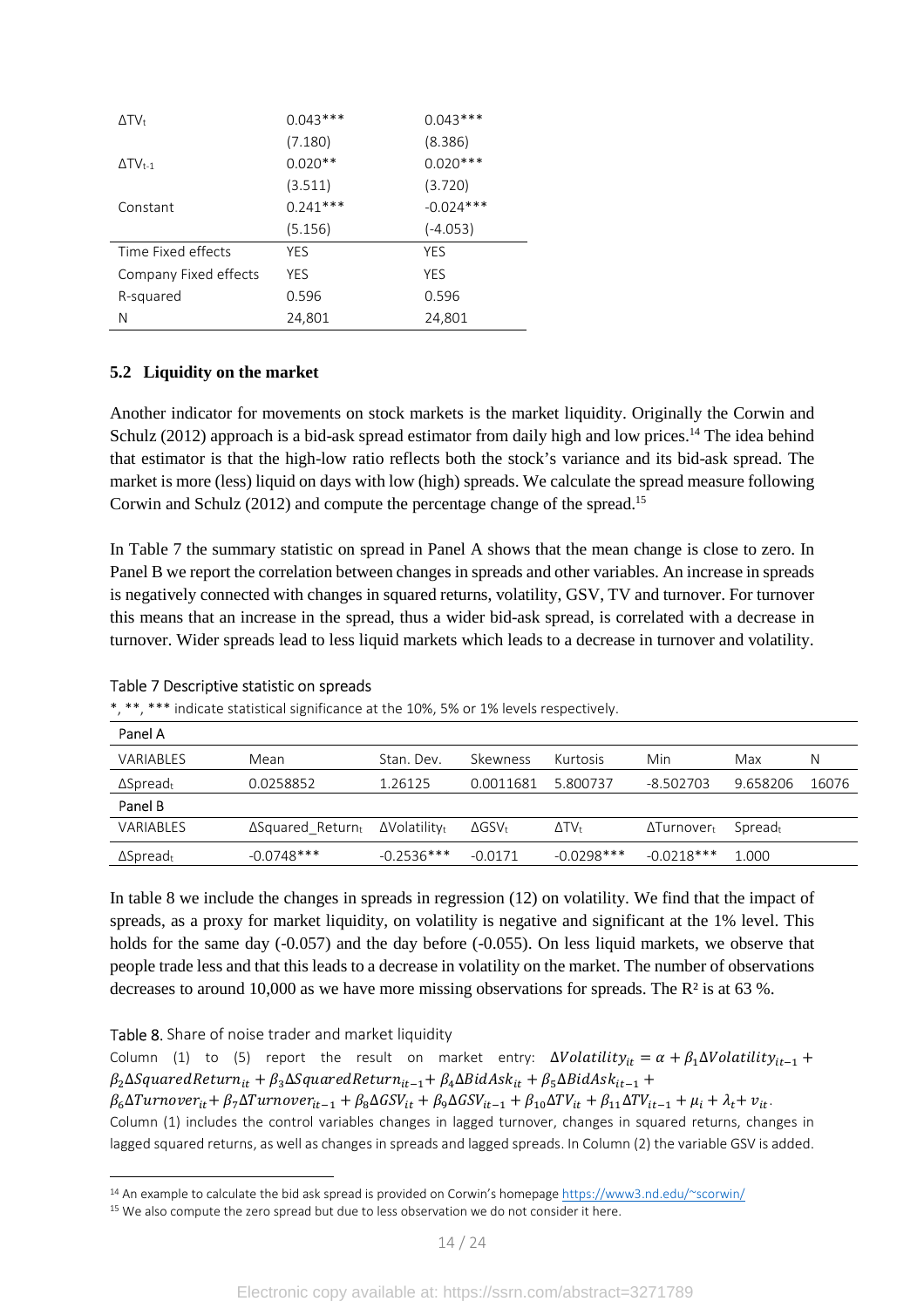Column (3) adds the lagged change in GSV. Column (4) adds the change in TV. Column (5) adds the lagged changes in TV. All regressions are panel fixed effects regression, including time and company fixed effects. The regressions are estimated with Driscoll and Kraay standard errors. \*, \*\*, \*\*\* indicate statistical significance at the 10%, 5% or 1% levels respectively.

|                                    | (1)          | (2)          | (3)          | (4)                  | (5)          |
|------------------------------------|--------------|--------------|--------------|----------------------|--------------|
|                                    | ∆Volatilityt | ∆Volatilityt | ∆Volatilityt | $\Delta$ Volatilityt | ∆Volatilityt |
| $\Delta$ Volatility <sub>t-1</sub> | $-0.440***$  | $-0.440***$  | $-0.440***$  | $-0.439***$          | $-0.442***$  |
|                                    | $(-36.924)$  | $(-36.270)$  | $(-36.039)$  | $(-35.792)$          | $(-36.626)$  |
| ΔTurnover <sub>t</sub>             | $0.538***$   | $0.541***$   | $0.543***$   | $0.518***$           | $0.506***$   |
|                                    | (27.613)     | (27.060)     | (26.933)     | (24.774)             | (23.741)     |
| $\Delta$ Turnover <sub>t-1</sub>   | $0.229***$   | $0.231***$   | $0.233***$   | $0.228***$           | $0.208***$   |
|                                    | (14.500)     | (14.551)     | (14.521)     | (14.155)             | (12.001)     |
| $\Delta$ Squared_Returnt           | $0.045***$   | $0.045***$   | $0.045***$   | $0.045***$           | $0.044***$   |
|                                    | (22.043)     | (21.470)     | (21.541)     | (21.529)             | (21.487)     |
| ∆Squared_Returnt-1                 | $0.023***$   | $0.023***$   | $0.023***$   | $0.023***$           | $0.023***$   |
|                                    | (15.745)     | (15.465)     | (15.368)     | (15.293)             | (15.242)     |
| $\Delta$ Spreadt                   | $-0.058***$  | $-0.058***$  | $-0.058***$  | $-0.057***$          | $-0.057***$  |
|                                    | $(-10.178)$  | $(-10.116)$  | $(-10.027)$  | $(-9.908)$           | $(-9.918)$   |
| $\Delta$ Spreadt-1                 | $-0.056***$  | $-0.056***$  | $-0.056***$  | $-0.055***$          | $-0.055***$  |
|                                    | $(-15.534)$  | $(-15.394)$  | $(-15.226)$  | $(-15.157)$          | $(-15.174)$  |
| $\Delta$ GSV <sub>t</sub>          |              | 0.002        | 0.002        | $-0.003$             | $-0.007$     |
|                                    |              | (0.177)      | (0.158)      | $(-0.212)$           | $(-0.480)$   |
| $\Delta$ GSV <sub>t-1</sub>        |              |              | $-0.003$     | $-0.002$             | $-0.007$     |
|                                    |              |              | $(-0.237)$   | $(-0.189)$           | $(-0.631)$   |
| $\Delta TV_t$                      |              |              |              | $0.041***$           | $0.052***$   |
|                                    |              |              |              | (4.955)              | (5.863)      |
| $\Delta TV_{t-1}$                  |              |              |              |                      | $0.033***$   |
|                                    |              |              |              |                      | (4.105)      |
| Constant                           | $-0.500***$  | $0.333***$   | $-0.497***$  | $0.340***$           | $-0.492***$  |
|                                    | $(-20.458)$  | (9.615)      | $(-20.013)$  | (9.772)              | $(-20.077)$  |
| Time Fixed Effects                 | <b>YES</b>   | <b>YES</b>   | <b>YES</b>   | <b>YES</b>           | <b>YES</b>   |
| Company Fixed                      | <b>YES</b>   | YES          | YES          | YES                  | YES          |
| Effects                            |              |              |              |                      |              |
| R-squared                          | 0.633        | 0.633        | 0.633        | 0.634                | 0.635        |
| N                                  | 10,297       | 10,068       | 10,008       | 9,995                | 9,993        |

# **5.3 High and low trading volume**

We assume that GSV and TV are proxies for new information on the market taken into account by investors. We find that both affect trading activities on the market and at least TV has an impact on the share of noise traders on the market which we cannot proof for GSV. Thus, we assume to measure investor sentiment. We expect that especially in times of high trading volume Google and Twitter are important<sup>16</sup>. Assuming that lower (higher) trading volume stands for less (more) public attention. To see the impact of GSV and TV on the trading activity, we create 5 groups out of the 29 DJIA stocks. We perform our standard regression on changes in turnover (11) for the five different trading volume groups. In table 9 we report the results for the top 20% and lowest 20% of observations according to trading volume.

Our results show that the impact of changes in GSV and TV on changes in turnover is higher (lower) for the high (low) volume stocks. The impact of changes in GSV and lagged GSV is only significant for the high volume stocks. Thus, only when stocks have a certain trading volume GSV has an impact. TV has a significant impact at the 1% level on low volume and high volume stocks on the same day and the

<sup>&</sup>lt;sup>16</sup> Dimpfl z.B. und weitere Studien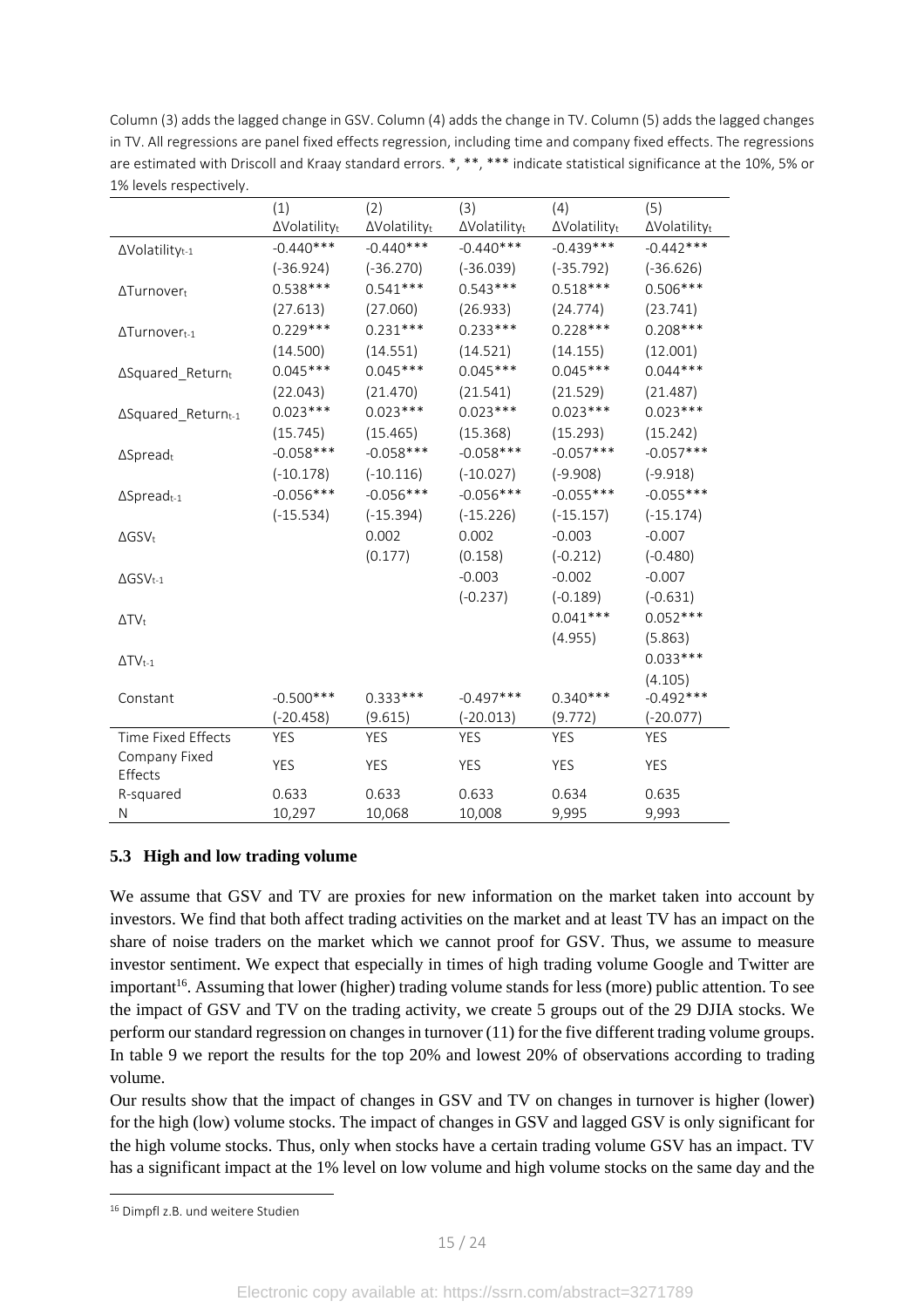day after. However, the impact is higher for the top 20% (0.246) than for the lowest 20% (0.062). We can confirm that Google and Twitter are different and that the impact of Twitter on financial markets is more pronounced than the impact of Google.

According to Easley et al. (1996) the probability of informed trading is higher (lower) among low (high) volume stocks. Based on this idea and knowing that we measure noise traders with changes in TV, we assume that more informed traders trade the low volume stocks, as we see smaller or no impact of TV and GSV. For high volume stocks we assume to observe less informed traders but more noise traders.

|                             | (1)               | (2)                    |
|-----------------------------|-------------------|------------------------|
|                             | 20% lowest volume | 20% highest volume     |
| VARIABLES                   | ∆Turnovert        | ΔTurnover <sub>t</sub> |
| $\Delta$ Turnovert-1        | $-0.368$ ***      | $-0.362***$            |
|                             | $(-25.040)$       | $(-21.535)$            |
| ∆Squared_Returnt            | $0.019***$        | $0.035***$             |
|                             | (9.672)           | (15.954)               |
| $\Delta$ Squared Returnt-1  | $0.011***$        | $0.018***$             |
|                             | (6.34)            | (9.378)                |
| $\Delta$ GSV <sub>t</sub>   | 0.009             | $0.097***$             |
|                             | (0.66)            | (5.45)                 |
| $\Delta$ GSV <sub>t-1</sub> | 0.001             | $0.044**$              |
|                             | (0.067)           | (2.618)                |
| $\Delta TV_t$               | $0.062***$        | $0.246***$             |
|                             | (6.134)           | (17.594)               |
| $\Delta TV_{t-1}$           | $0.042***$        | $0.134***$             |
|                             | (4.999)           | (10.819)               |
| Constant                    | $0.096***$        | $0.357***$             |
|                             | (5.775)           | (10.632)               |
| <b>Time Fixed Effects</b>   | <b>YES</b>        | <b>YES</b>             |
| Company Fixed               |                   |                        |
| Effects                     | <b>YES</b>        | YES                    |
| R-squared                   | 0.66              | 0.641                  |
| Ν                           | 4,736             | 5,066                  |

#### Table 9 Market entry with different standard errors

Column (1) and (2) report the result on market entry:  $\Delta Turnover_{it} = \alpha + \beta_1 \Delta Turnover_{it-1} +$  $\beta_2 \Delta Squared$ Return<sub>it</sub> +  $\beta_3 \Delta Squared$ Return<sub>it-1</sub> +  $\beta_4 \Delta GSV_{it} + \beta_5 \Delta GSV_{it-1} + \beta_6 \Delta TV_{it} + \beta_7 \Delta TV_{i,t-1} + \mu_i$  +  $\lambda_t$  +  $v_{it}$ . In column (1) we use Huber and White robust standard errors. In column (2) we use Driscoll and Kraay 5% or 1% levels respectively.

# **5.4 Industry and sector groups**

l

We classify the different stocks into industry and 9 sector groups according to the profile from Yahoo finance<sup>1718</sup>. The sectors are Industrials (17%), Technology (17%), Consumer Cyclicals (14%), Financial Services (14%), Consumer Defensive (10%), Healthcare (10%), Communication services (7%), Energy (7%) and Basic Materials (4%). Running our standard panel fixed effects regression on changes in turnover (11) and volatility (12) with time, company fixed effects and sector fixed effects or time and sector fixed effects, does not lead to significant results. Here the sectors have no impact. Running our regressions for all nine sectors separately shows the different impact on changes in turnover and

<sup>17</sup> https://finance.yahoo.com/quote/A/profile?p=A (30.8.2018, example Apple)

<sup>&</sup>lt;sup>18</sup> We only look at the effects of the nine different sectors as there are 24 industry groups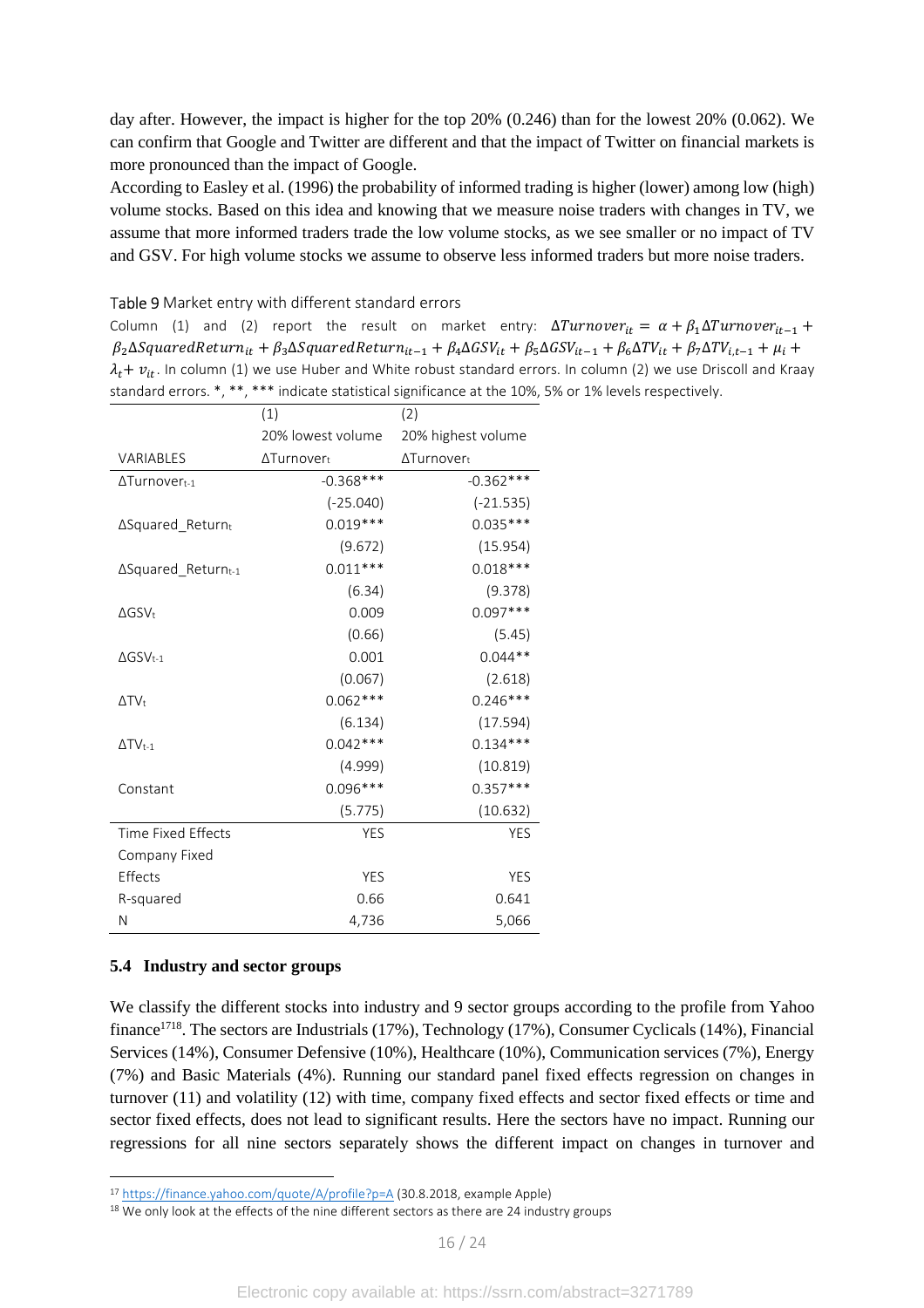volatility. We find that the coefficients of the control variables are comparable to what we find in table 3 and 4. For changes in GSV and TV the results are different. First, the results do not turn out significant for all sectors. Second, for some sectors the sign of the coefficient changes. Although, the results are better for changes in TV than for changes in GSV. One explanation is that not all sector have the same media coverage on Google and Twitter. The tables can be found in the appendix.

# **5.5 Arellano Bond**

We look at the changes in turnover and volatility. One control variable we use is the lagged dependent variable. This can lead to first order autocorrelation and endogeneity problems (Roodman 2006). Thus, we estimate our standard regressions on changes in turnover (11) and volatility (12) applying the approach suggested by Arellano and Bond (1991; Roodman 2006). We restrict the set of independent control variables to the lag of the dependent variable, changes in GSV and TV at time  $t$ . Our results are presented in table 10. In column (1) we present the results of regression (11) on changes in turnover. Here we find that that the lagged changes in turnover have a negative and significant impact. The impact of changes in GSV and TV remain positive and significant. Without controlling for squared returns, the impact of GSV is higher than of TV. To confirm the validity of the instruments we use the Sargan test and the Hansen test. We perform the overconfidence test by Sargan (0.016) and Hansen (0.250). Both tests confirm that we have valid instruments. In column (2) we present the results of regression (12). We find that an increase in yesterday's volatility leads to a decrease of volatility today. Moreover, we find that the impact of GSV is weaker  $(0.097)$  than the impact of TV  $(0.246)$  but both remain highly significant.

|                                    | (1)                            | (2)                              |
|------------------------------------|--------------------------------|----------------------------------|
| <b>VARIABLES</b>                   | $\Delta$ Turnover <sub>t</sub> | $\Delta$ Volatility <sub>t</sub> |
| ΔTurnover <sub>t-1</sub>           | $-0.1581***$                   |                                  |
|                                    | $(-7.34)$                      |                                  |
| $\Delta$ Volatility <sub>t-1</sub> |                                | $-0.2884***$                     |
|                                    |                                | $(-15.66)$                       |
| $\Delta$ GSV <sub>t</sub>          | $0.8247**$                     | $0.097***$                       |
|                                    | (2.19)                         | (5.45)                           |
| $\Delta T V_t$                     | $0.7160***$                    | $0.246***$                       |
|                                    | (7.53)                         | (17.594)                         |
| Constant                           | $-0.0006**$                    | $-0.0008$                        |
|                                    | $(-2.09)$                      | $\left( \right)$                 |
| Arellano Bond test for AR(1)       | 0.0000                         | 0.000                            |
| Arellano Bond test for AR(2)       | 0.002                          | 0.049                            |
| Sargan test                        | 0.016                          | 0.096                            |
| Hansen test                        | 0.250                          | 0.271                            |
| N                                  | 25,494                         | 25,494                           |

Table 10. Arellano Bond for market entries and noise trader Equation of Arellano Bond!!!! For turnover and volatility.

# **6 Critical reflection**

So far we discussed the influence of GSV and TV on turnover and volatility. The rise of this new information source has also weaknesses which cannot be neglected. We take the information we obtain as a sources of information to measure investor attention and find a noise proxy for retail investor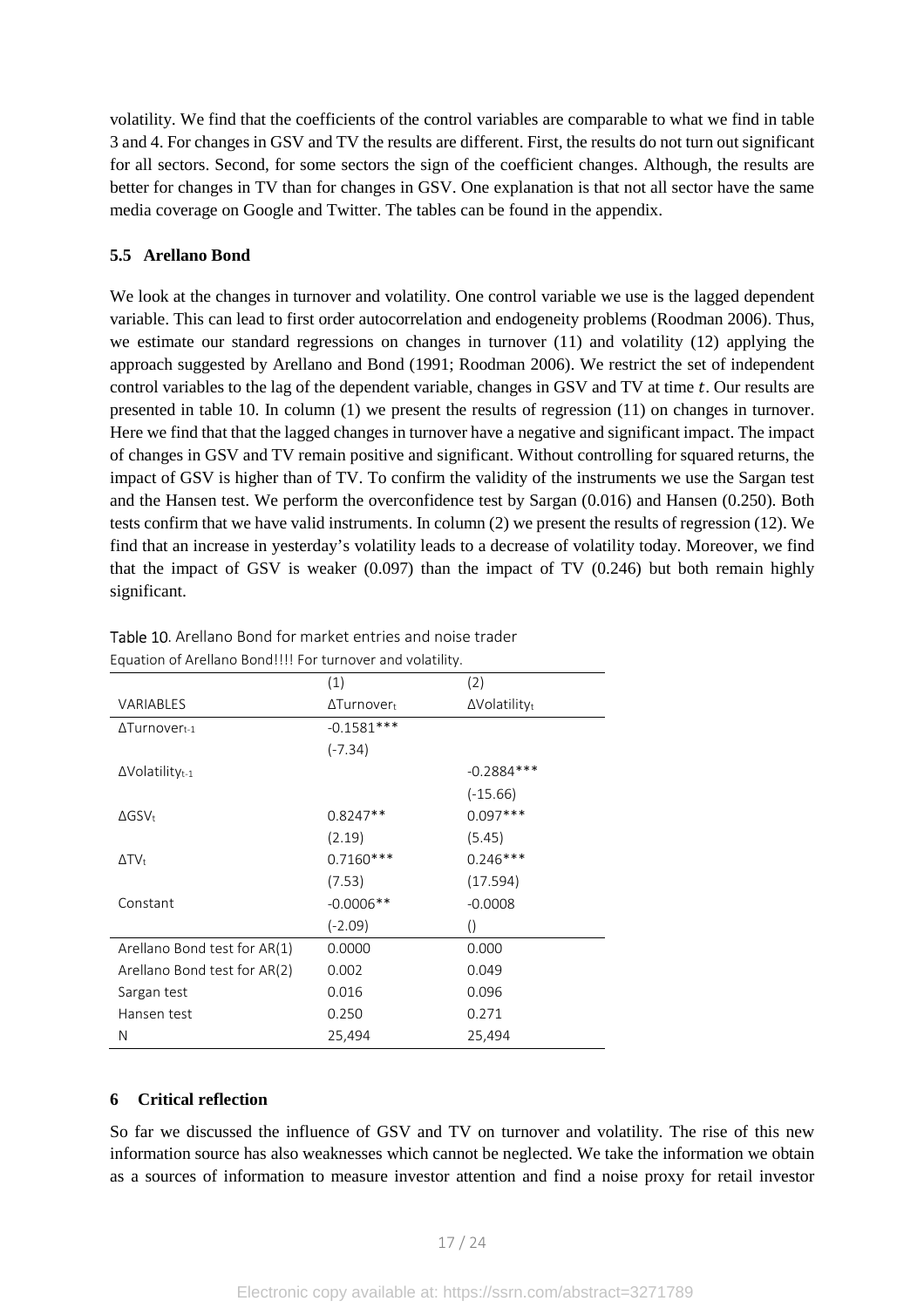behavior but we have to ask ourselves if the information is not manipulated somehow. This emphasizes the necessity to critically address the question of data manipulation.

Generally speaking data manipulation is not a new phenomenon. In their paper on market manipulation Leinweber and Madhavan (2001) describe the history of 300 years of market manipulation. While the attributes for a successful manipulation are still access to media, anonymity, scalability, time and impact the technical opportunities developed. The game is on a new level with new technological opportunities. In earlier days not everyone had access to information and not everyone could publish information. Newspapers and special finance magazines were the medium of interest when it came to spreading rumors. Nowadays the internet can connect everyone and leads to a larger audience. Different trading strategies, such as pump-and-dump or bluffing, attract especially uninformed retail investors while the informed investors leave the game at the peak with high profits. The SEC has even an own office dealing with this kind of market manipulation and insider trading. They inform investors in their regular alerts on social media about fraud and stock rumors (SEC 2015; SEC 2014)

It is not clear to what extend Google and Twitter data is affected. In 2016 the most popular social media scams were dating and romance. The numbers show further that the reported loss due to scams is increasing (Commission 2017). According to Gerth (2017) market manipulation with Twitter often miss the mark. There are more than one million stock relevant tweets on twitter per day and manipulation is easy as a fake account is sufficient to commit fraud. Instead of human beings bots can manage accounts as well. Looking at market manipulation, especially short selling attacks are a problem. There are examples but no proof that the whole market is affected and to which extent. A recent report by the Federal Financial Supervisory Authority (Gillert 2017) discussed the topic of short selling attacks or too positive mailings. They pointed out that wrong information no matter if positive or negative can lead to reputational damages. Retail investors have to verify information to protect themselves.

We can conclude that at the moment mail and phone are more affected than social media (Commission 2017). Hence, we do not have to adjust for Twitter or Google manipulation in our data. But individual investors need to be aware as well as the regulation environment for the years to come.

# **7 Conclusion**

This paper proposes a measure for market entry and noise trading. The purpose of this paper is to show that GSV and TV incorporate new investor information to measure investor sentiment. First, we show that changes GSV and TV measure the market entry of traders. Second, changes in TV influence the share of noise traders on the market and measure investor sentiment. For GSV the results is not significant. Moreover, GSV and TV have predictive power on a daily level. Our results are robust to various test. Further, the impact of Twitter on financial markets is more important than the impact of Google.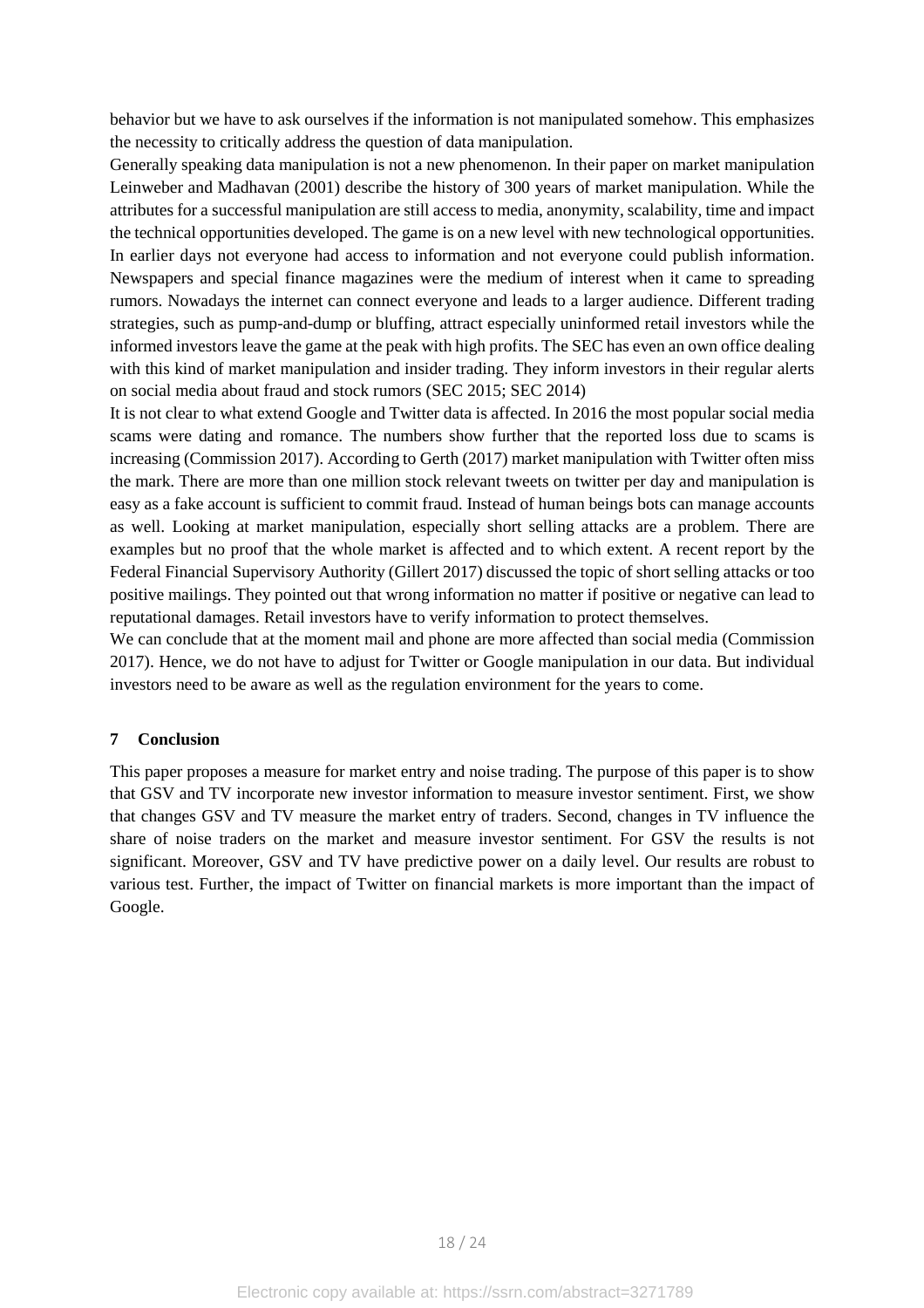# **Appendix**

List of the stocks in the sample

| <b>Ticker</b>          | <b>Historical index consituents</b> | <b>GSV</b> | TW        | $\mathbf{R}\mathbf{V}$ |
|------------------------|-------------------------------------|------------|-----------|------------------------|
| <b>AAPL</b>            |                                     |            |           |                        |
| <b>ARNC</b>            |                                     | NV         | <b>NV</b> | NV                     |
| <b>AXP</b>             |                                     |            |           |                        |
| <b>BA</b>              |                                     |            |           |                        |
| <b>BAC</b>             |                                     | NV         | <b>NV</b> | NV                     |
| <b>CAT</b>             |                                     |            |           |                        |
| <b>CSCO</b>            |                                     |            |           |                        |
| <b>DVX</b>             |                                     |            |           |                        |
| DD                     |                                     |            |           |                        |
| <b>DIS</b>             |                                     |            |           |                        |
| $\operatorname{GE}$    |                                     |            |           |                        |
| $\overline{\text{GS}}$ |                                     |            |           |                        |
| HD                     |                                     |            |           |                        |
| HPQ                    |                                     | <b>NV</b>  | <b>NV</b> | <b>NV</b>              |
| <b>IBM</b>             |                                     |            |           |                        |
| <b>INTC</b>            |                                     |            |           |                        |
| <b>JMP</b>             |                                     |            |           | <b>NV</b>              |
| JNJ                    |                                     |            |           |                        |
| KO                     |                                     |            |           |                        |
| <b>MCD</b>             |                                     |            |           |                        |
| <b>MMM</b>             |                                     |            |           |                        |
| <b>MRK</b>             |                                     |            |           |                        |
| <b>MSFT</b>            |                                     |            |           |                        |
| <b>NKE</b>             |                                     |            |           |                        |
| PFE                    |                                     |            |           |                        |
| PG                     |                                     |            |           |                        |
| $\mathbf T$            |                                     |            |           |                        |
| TRV                    |                                     |            |           |                        |
| <b>UNHP</b>            |                                     |            |           | NV                     |
| <b>UTX</b>             |                                     |            |           |                        |
| V                      |                                     |            |           |                        |
| VZ                     |                                     |            |           |                        |
| <b>WMT</b>             |                                     |            |           |                        |
| <b>XOM</b>             |                                     |            |           |                        |
|                        |                                     |            |           |                        |
| Sum                    | 34                                  | $31\,$     | $31\,$    | 29                     |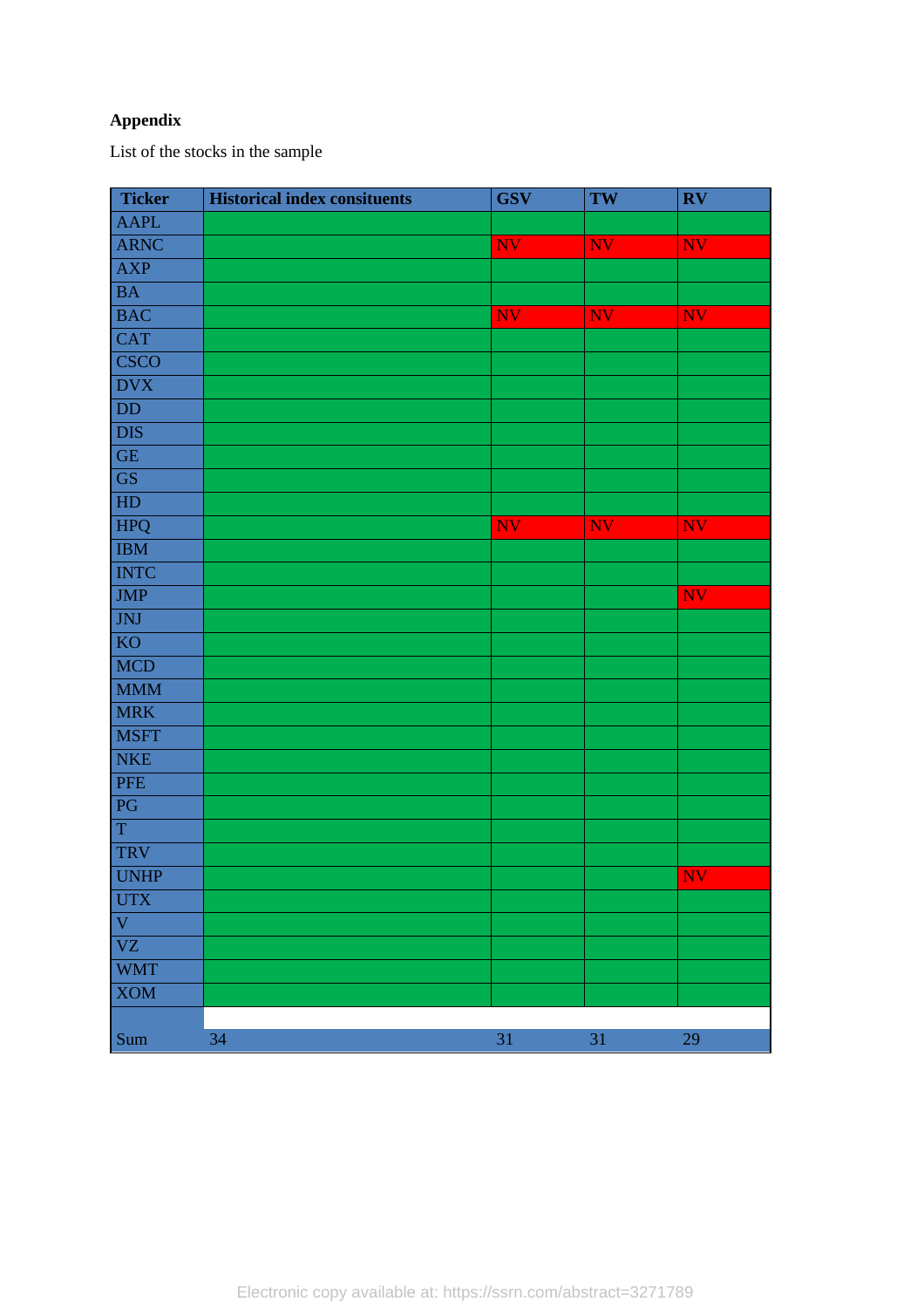#### Table 9. Market entry per sector

Column (1) to (9) report the result on market entry:  $\Delta Turnover_{it} = \alpha + \beta_1 \Delta Turnover_{it-1} + \beta_2 \Delta SquareR$ Retur $n_{it} + \beta_3 \Delta SquareR$ Retur $n_{it-1} + \beta_4 \Delta GSV_{it} + \beta_5 \Delta GSV_{it-1} + \beta_6 \Delta TV_{it} + \beta_7$  $\beta_7\Delta TV_{i,t-1} + \mu_i + \lambda_t + v_{it}$ . Column (1) reports the results for the sector Basic Materials. Column (2) stands for the services of column (3) stands for the sector Consumer Cyclical. Column (4) stands for the sector Consumer Defensive. Column (5) stands for the sector Energy. Column (6) stands for the sector Financial Services. Column (7) stands for the sector Healthcare. Column (8) stands for the sector Industrials and column (9) for the sector Technology. All regressions are Panel fixed effects regression, including time and company fixed effects. The regressions are estimated with Driscoll and Kraay standard errors. \*, \*\*, \*\*\* indicate statistical significance at the 10%, 5% or 1% levels respectively.

|                                        |                         | $\overline{2}$     | 3                  | $\overline{4}$     | 5                  | 6                  | $\overline{7}$     | 8                  | 9                  |
|----------------------------------------|-------------------------|--------------------|--------------------|--------------------|--------------------|--------------------|--------------------|--------------------|--------------------|
|                                        | Basic                   | Communication      | Consumer           | Consumer           |                    | Financial          | Healthcare         | Industrials        |                    |
|                                        | Materials <sup>19</sup> | Servics            | Cyclical           | Defensive          | Energy             | Services           |                    |                    | Technology         |
| VARIABLES                              | $\Delta$ Turnovert      | $\Delta$ Turnovert | $\Delta$ Turnovert | $\Delta$ Turnovert | $\Delta$ Turnovert | $\Delta$ Turnovert | $\Delta$ Turnovert | $\Delta$ Turnovert | $\Delta$ Turnovert |
| $\Delta$ Turnover <sub>t-1</sub>       | $-0.210***$             | $-0.373***$        | $-0.322***$        | $-0.313***$        | $-0.376***$        | $-0.345***$        | $-0.380***$        | $-0.317***$        | $-0.366***$        |
|                                        | $(-1.38e+13)$           | $(-8.238)$         | $(-15.558)$        | $(-12.766)$        | $(-9.783)$         | $(-17.249)$        | $(-13.634)$        | $(-16.754)$        | $(-19.965)$        |
| $\Delta$ Squared Returnt               | $-0.019***$             | $0.028***$         | $0.028***$         | $0.031***$         | $0.014***$         | $0.029***$         | $0.026***$         | $0.031***$         | $0.032***$         |
|                                        | $(-3.18e+12)$           | (5.123)            | (10.529)           | (9.615)            | (4.278)            | (9.788)            | (7.920)            | (11.517)           | (14.365)           |
| $\Delta$ Squared Return <sub>t-1</sub> | $0.034***$              | $0.011*$           | $0.012***$         | $0.012***$         | 0.004              | $0.016***$         | $0.017***$         | $0.019***$         | $0.017***$         |
|                                        | $(6.18e+12)$            | (2.266)            | (5.326)            | (3.897)            | (0.972)            | (6.109)            | (6.024)            | (7.742)            | (9.132)            |
| $\Delta$ GSV <sub>t</sub>              | $-0.245***$             | 0.030              | $0.127**$          | $-0.012$           | $-0.004$           | 0.038              | 0.029              | $0.063**$          | $0.137***$         |
|                                        | $(-1.07e+13)$           | (0.587)            | (3.272)            | $(-0.608)$         | $(-0.127)$         | (1.132)            | (1.823)            | (3.194)            | (6.111)            |
| $\Delta$ GSV <sub>t-1</sub>            | $-0.240***$             | 0.020              | $0.086*$           | $-0.001$           | 0.006              | 0.012              | 0.019              | 0.030              | $0.054*$           |
|                                        | $(-8.87e+12)$           | (0.345)            | (2.242)            | $(-0.058)$         | (0.200)            | (0.335)            | (1.222)            | (1.700)            | (2.411)            |
| $\Delta TV_t$                          | $0.643***$              | $0.121***$         | $0.196***$         | $0.140***$         | $0.071***$         | $0.132***$         | $0.129***$         | $0.197***$         | $0.228***$         |
|                                        | $(1.98e+13)$            | (4.051)            | (13.240)           | (7.384)            | (3.308)            | (7.282)            | (8.064)            | (10.618)           | (14.381)           |
| $\Delta TV_{t-1}$                      | $0.052***$              | $0.089***$         | $0.101***$         | $0.066***$         | $0.040*$           | $0.064***$         | $0.055***$         | $0.088***$         | $0.163***$         |
|                                        | $(3.62e+12)$            | (4.203)            | (8.811)            | (4.392)            | (1.987)            | (4.393)            | (4.318)            | (7.979)            | (10.743)           |
| Constant                               | $0.241***$              | $-0.093$           | $-0.260***$        | $-0.167***$        | $-0.233***$        | $0.255***$         | $-0.071$           | $-0.010$           | $-0.932***$        |
|                                        | $(1.14e+13)$            | $(-1.669)$         | (-27.439)          | $(-6.335)$         | $(-7.871)$         | (13.280)           | $(-1.757)$         | $(-0.501)$         | $(-17.693)$        |
| Time Fixed Effects                     | <b>YES</b>              | YES                | <b>YES</b>         | <b>YES</b>         | <b>YES</b>         | <b>YES</b>         | <b>YES</b>         | <b>YES</b>         | <b>YES</b>         |
| Company Fixed<br>Effects               | YES                     | <b>YES</b>         | <b>YES</b>         | <b>YES</b>         | YES                | <b>YES</b>         | <b>YES</b>         | <b>YES</b>         | YES                |
| R-squared                              | 1.000                   | 0.866              | 0.655              | 0.728              | 0.876              | 0.659              | 0.739              | 0.671              | 0.698              |
| N                                      | 865                     | 1,760              | 3,553              | 2,560              | 1,772              | 3,553              | 2,604              | 3,757              | 4,377              |

19 Only one company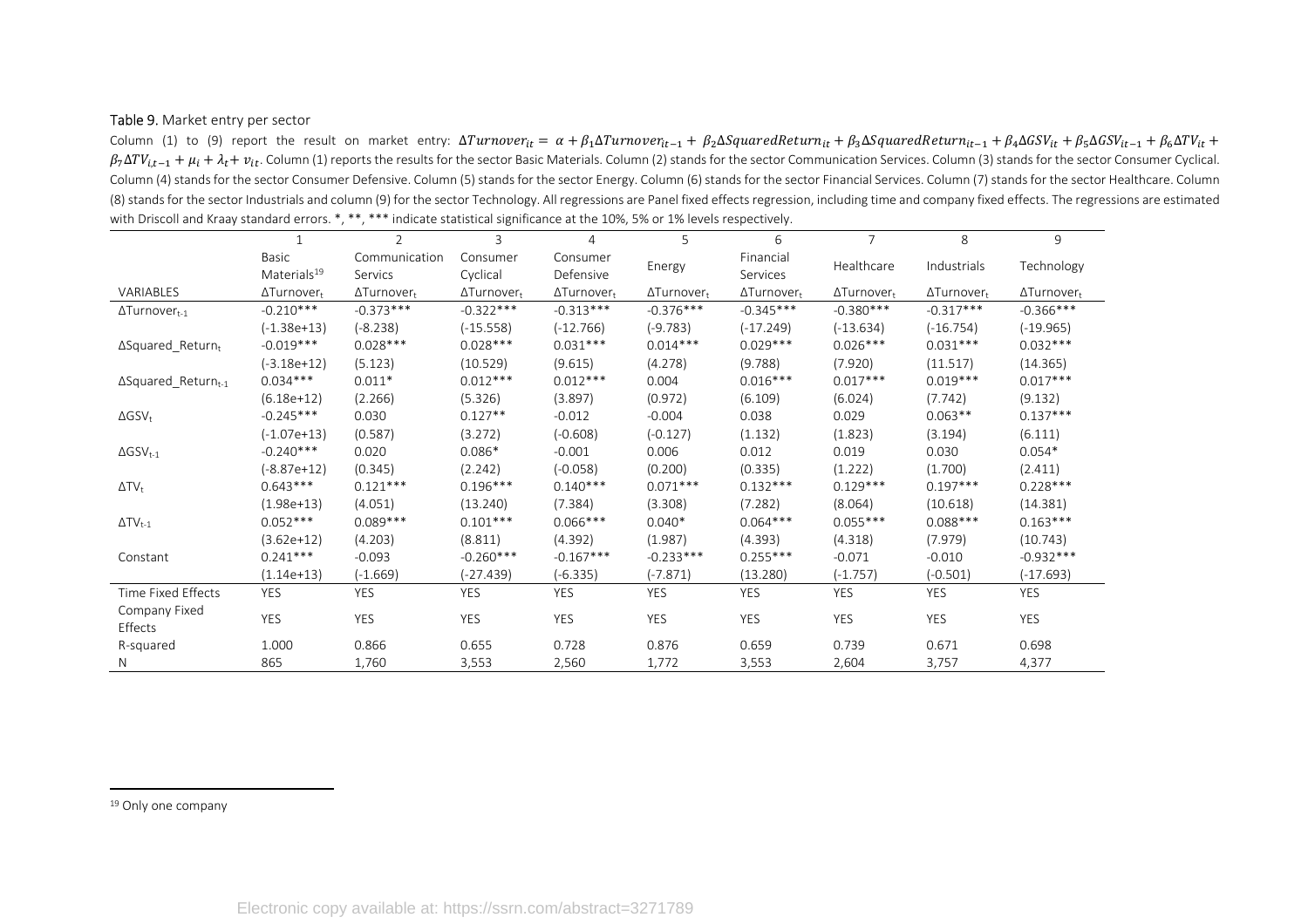#### Table 10. Share of noise trader per sector

Column (1) to (9) report the result on market entry:  $\Delta Volatility_{it} = \alpha + \beta_1 \Delta Volatility_{it-1} + \beta_2 \Delta SquaredReturn_{it} + \beta_3 \Delta SquaredReturn_{it-1} + \beta_4 \Delta Turnover_{it} + \beta_5 \Delta Turnover_{it-1} +$  $\beta_6\Delta GSV_{it} + \beta_7\Delta GSV_{it-1} + \beta_8\Delta TV_{it} + \beta_9\Delta TV_{it-1} + \mu_i + \lambda_t + v_{it}$ . Column (1) reports the results for the sector Basic Materials. Column (2) stands for the sector Communication Services. Column (3) stands for the sector Consumer Cyclical. Column (4) stands for the sector Consumer Defensive. Column (5) stands for the sector Energy. Column (6) stands for the sector Financial Services. Column (7) stands for the sector Healthcare. Column (8) stands for the sector Industrials and column (9) for the sector Technology. All regressions are Panel fixed effects regression, including time and company fixed effects. The regressions are estimated with Driscoll and Kraay standard errors. \*, \*\*, \*\*\* indicate statistical significance at the 10%, 5% or 1% levels respectively.

|                                    |                                  | $\overline{2}$                   | 3                                | $\overline{4}$                   | 5                                | 6            | $\overline{7}$                   | 8                                | 9                                |
|------------------------------------|----------------------------------|----------------------------------|----------------------------------|----------------------------------|----------------------------------|--------------|----------------------------------|----------------------------------|----------------------------------|
|                                    | Basic                            | Communication                    | Consumer                         | Consumer                         |                                  | Financial    | Healthcare                       | Industrials                      |                                  |
|                                    | Materials <sup>20</sup>          | Servics                          | Cyclical                         | Defensive                        | Energy                           | Services     |                                  |                                  | Technology                       |
| VARIABLES                          | $\Delta$ Volatility <sub>t</sub> | $\Delta$ Volatility <sub>t</sub> | $\Delta$ Volatility <sub>t</sub> | $\Delta$ Volatility <sub>t</sub> | $\Delta$ Volatility <sub>t</sub> | ∆Volatilityt | $\Delta$ Volatility <sub>t</sub> | $\Delta$ Volatility <sub>t</sub> | $\Delta$ Volatility <sub>t</sub> |
| $\Delta$ Volatility <sub>t-1</sub> | $-0.169***$                      | $-0.482***$                      | $-0.451***$                      | $-0.489***$                      | $-0.445***$                      | $-0.482***$  | $-0.478***$                      | $-0.501***$                      | $-0.443***$                      |
|                                    | $(-1.98e+12)$                    | $(-12.745)$                      | $(-26.322)$                      | $(-20.017)$                      | $(-12.512)$                      | $(-25.126)$  | $(-23.527)$                      | $(-30.545)$                      | $(-29.440)$                      |
| $\Delta$ Turnover <sub>t</sub>     | $0.094***$                       | $0.531***$                       | $0.508***$                       | $0.515***$                       | $0.511***$                       | $0.484***$   | $0.528***$                       | $0.572***$                       | $0.603***$                       |
|                                    | $(7.93e+11)$                     | (5.903)                          | (12.531)                         | (9.482)                          | (5.522)                          | (14.953)     | (9.321)                          | (18.290)                         | (18.730)                         |
| $\Delta$ Turnover <sub>t-1</sub>   | $0.091***$                       | $0.275***$                       | $0.207***$                       | $0.234***$                       | 0.126                            | $0.222***$   | $0.233***$                       | $0.230***$                       | $0.222***$                       |
|                                    | $(6.65e+11)$                     | (3.311)                          | (5.567)                          | (4.990)                          | (1.239)                          | (7.573)      | (4.658)                          | (7.738)                          | (6.673)                          |
| $\Delta$ Squared Returnt           | $-0.029***$                      | $0.047***$                       | $0.048***$                       | $0.045***$                       | $0.044***$                       | $0.050***$   | $0.055***$                       | $0.036***$                       | $0.042***$                       |
|                                    | $(-2.41e+12)$                    | (5.892)                          | (14.627)                         | (9.324)                          | (6.420)                          | (13.658)     | (9.943)                          | (10.435)                         | (15.913)                         |
| $\Delta$ Squared Returnt-1         | $-0.014***$                      | $0.016*$                         | $0.020***$                       | $0.023***$                       | $0.022*$                         | $0.022***$   | $0.022***$                       | $0.019***$                       | $0.023***$                       |
|                                    | $(-1.88e+12)$                    | (2.195)                          | (6.731)                          | (4.648)                          | (2.554)                          | (6.235)      | (4.519)                          | (5.931)                          | (7.703)                          |
| $\Delta$ GSV <sub>t</sub>          | $0.004***$                       | $-0.098$                         | $-0.103*$                        | 0.007                            | $-0.014$                         | 0.019        | $-0.024$                         | 0.020                            | $-0.038$                         |
|                                    | $(9.67e+10)$                     | $(-1.447)$                       | $(-2.289)$                       | (0.271)                          | $(-0.272)$                       | (0.409)      | $(-1.086)$                       | (1.002)                          | $(-1.379)$                       |
| $\Delta$ GSV <sub>t-1</sub>        | $0.218***$                       | $-0.013$                         | $-0.040$                         | $-0.006$                         | $-0.002$                         | 0.051        | 0.003                            | 0.003                            | $-0.010$                         |
|                                    | $(3.88e+12)$                     | $(-0.162)$                       | $(-0.904)$                       | $(-0.196)$                       | $(-0.038)$                       | (1.179)      | (0.126)                          | (0.178)                          | $(-0.320)$                       |
| $\Delta TV_t$                      | $0.424***$                       | 0.019                            | $0.049**$                        | 0.030                            | 0.063                            | $0.052***$   | 0.016                            | $0.070***$                       | 0.007                            |
|                                    | $(5.02e+12)$                     | (0.611)                          | (2.868)                          | (1.478)                          | (1.800)                          | (3.330)      | (0.768)                          | (4.373)                          | (0.474)                          |
| $\Delta TV_{t-1}$                  | $-0.089***$                      | 0.013                            | 0.034                            | 0.021                            | 0.027                            | $0.032*$     | 0.009                            | $0.051***$                       | $-0.015$                         |
|                                    | $(-1.62e+12)$                    | (0.364)                          | (1.885)                          | (1.013)                          | (0.888)                          | (2.163)      | (0.468)                          | (3.583)                          | $(-0.825)$                       |
| Constant                           | $-0.079***$                      | $0.329***$                       | $0.218***$                       | $-0.164***$                      | $-0.135*$                        | $0.106***$   | 0.047                            | $-0.032$                         | $-0.273***$                      |
|                                    | (-2.47e+12)                      | (3.938)                          | (12.713)                         | $(-3.348)$                       | $(-2.271)$                       | (3.892)      | (0.851)                          | $(-1.582)$                       | $(-4.584)$                       |
| Time Fixed Effects                 | <b>YES</b>                       | <b>YES</b>                       | <b>YES</b>                       | <b>YES</b>                       | <b>YES</b>                       | YES          | <b>YES</b>                       | <b>YES</b>                       | <b>YES</b>                       |
| Company Fixed Effects              | <b>YES</b>                       | <b>YES</b>                       | <b>YES</b>                       | <b>YES</b>                       | <b>YES</b>                       | <b>YES</b>   | <b>YES</b>                       | <b>YES</b>                       | <b>YES</b>                       |
| R-squared                          | 1.000                            | 0.879                            | 0.689                            | 0.739                            | 0.856                            | 0.721        | 0.762                            | 0.726                            | 0.667                            |
| N                                  | 865                              | 1760                             | 3553                             | 2560                             | 1772                             | 3553         | 2604                             | 3757                             | 4377                             |

20 Only one company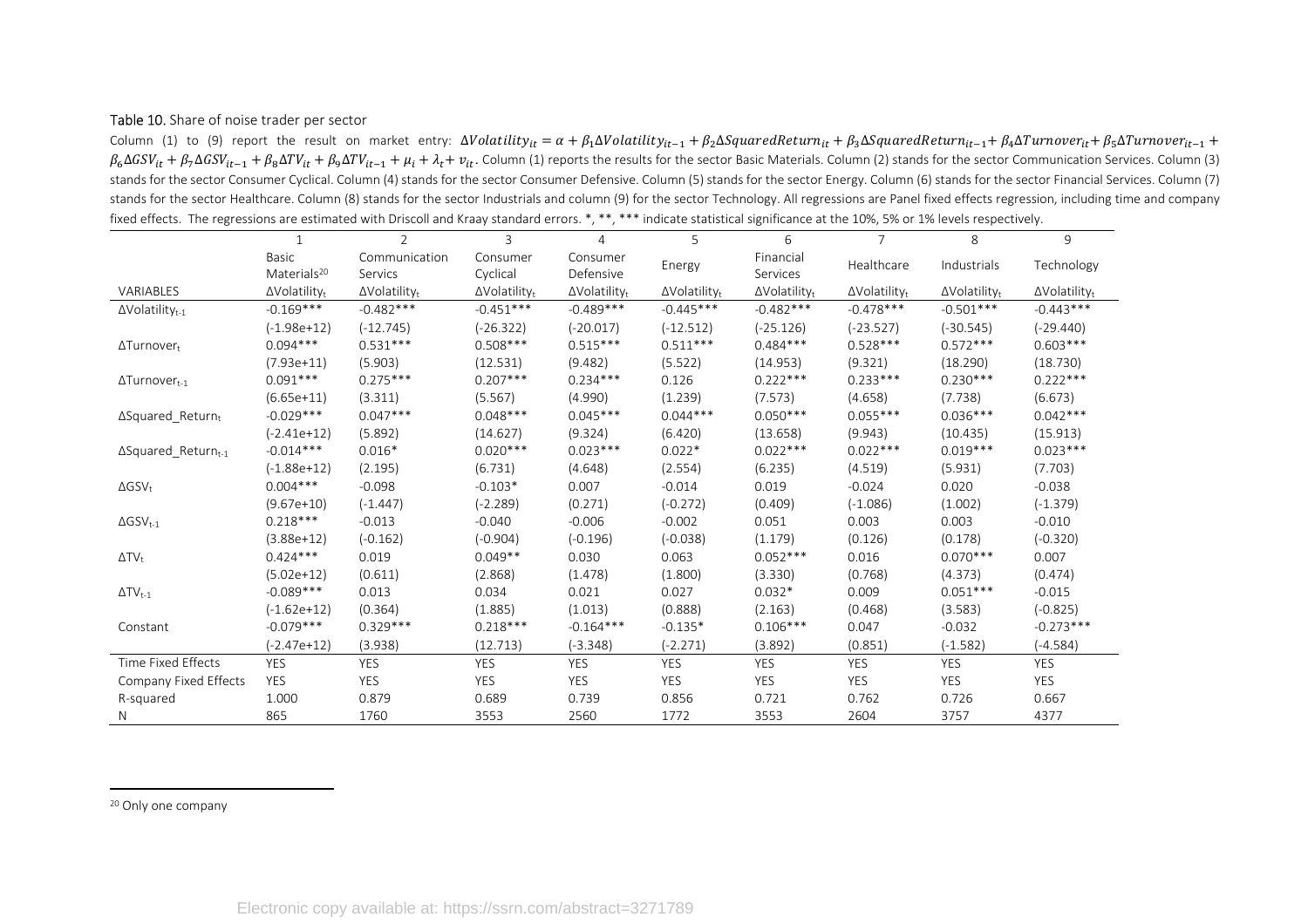#### **Literature**

- Abhyankar, A.H., 1995. Return and volatility dynamics in the FT-SE 100 stock index and stock index futures markets. *Journal of Futures Markets*, 15(4), pp.457–488. Available at: http://doi.wiley.com/10.1002/fut.3990150405.
- Alexander, R.M. & Gentry, J.K., 2014. Using social media to report financial results. *Business Horizons*, 57(2), pp.161–167. Available at: http://linkinghub.elsevier.com/retrieve/pii/S0007681313001808.
- Andersen, T.G. et al., 2003. Modeling and Forecasting Realized Volatility. *Econometrica*, 71(2), pp.579–625. Available at: http://doi.wiley.com/10.1111/1468-0262.00418.
- Andersen, T.G. & Bollerslev, T., 1998. Answering the Skeptics: Yes, Standard Volatility Models do Provide Accurate Forecasts. *International Economic Review*, 39(4), p.885. Available at: http://www.jstor.org/stable/2527343?origin=crossref.
- Andrei, D. & Hasler, M., 2015. Investor attention and stock market volatility. *Review of Financial Studies*, 28(1), pp.33–72.
- Antweiler, W. & Frank, M.Z., 2004. Is All That Talk Just Noise? The Information Content of Internet Stock Message Boards. *The Journal of Finance*, 59(3), pp.1259–1294. Available at: http://doi.wiley.com/10.1111/j.1540-6261.2004.00662.x.
- Arellano, M. & Bond, S., 1991. Some Tests of Specification for Panel Data: Monte Carlo Evidence and an Application to Employment Equations. *The Review of Economic Studies*.
- Bain, B. & Mott, G., 2018. Can Elon Musk Tweet That? The SEC Is Digging In. Available at: https://www.bloomberg.com/news/articles/2018-08-07/can-elon-musk-tweet-that-the-sec-mayhave-an-opinion-quicktake.
- Baker, M. & Wurgler, J., 2006. Investor Sentiment and the Cross-Section of Stock Returns. *The Journal of Finance*, 61(4), pp.1645–1680. Available at: http://doi.wiley.com/10.1111/j.1540- 6261.2006.00885.x.
- Baker, M. & Wurgler, J., 2007. Investor Sentiment in the Stock Market. *Journal of Economic Perspective*, 21(2), pp.129–151.
- Barber, Brad M; Odean, T., 2008. All That Glitters: The Effect of Attention and News on the Buying Behavior of Individual and Institutional Investors. *The Review of Financial Studies*, 21(2), pp.785–818. Available at: https://academic.oup.com/rfs/article/21/2/785/1607197.
- Belsley, D.A., 1991. A Guide to using the collinearity diagnostics. *Computer Science in Economics and Management*, 4(1), pp.33–50.
- Belsley, D.A., Kuh, E. & Welsch, R.E., 1980. *Regression Diagnostics*, New York.
- Black, F., 1986. Noise. *The Journal of Finance*, 41(3), pp.528–543.
- Bollen, J., Mao, H. & Zeng, X., 2011. Twitter mood predicts the stock market. *Journal of Computational Science*, 2(1), pp.1–8.
- Brooks, C., 2014. *Introductory Econometrics for Finance 3rd edition* 3rd ed., Available at: www.cambridge.org/9781107661455.
- Brooks, C., 1998. Predicting stock index volatility: can market volume help? *Journal of Forecasting*, 17(1), pp.59–80. Available at: http://onlinelibrary.wiley.com/doi/10.1002/(SICI)1099- 131X(199801)17:1%3C59::AID-FOR676%3E3.0.CO;2-H/epdf.
- Brooks, C., Rew, A.G. & Ritson, S., 2001. A trading strategy based on the lead–lag relationship between the spot index and futures contract for the FTSE 100. *International Journal of Forecasting*, 17(1), pp.31–44. Available at: http://linkinghub.elsevier.com/retrieve/pii/S0169207000000625.
- Carr, D., 2013. Using Twitter to move the markets. The New York Times. Available at: http://www.nytimes.com/2013/10/07/business/media/using-twitter-to-move-the-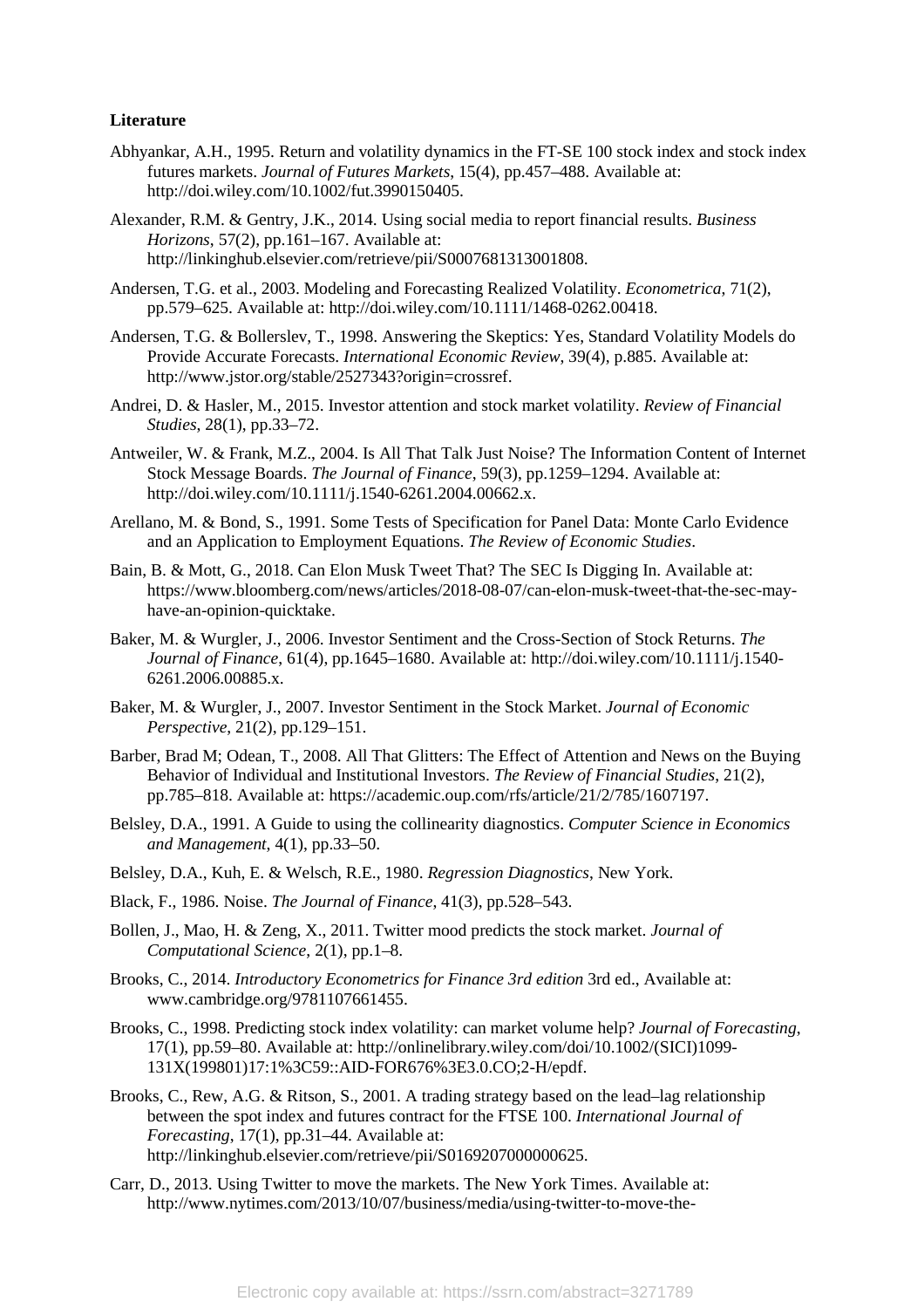markets.html?pagewanted=all&\_r=0.

- Choi, H. & Varian, H., 2012. Predicting the Present with Google Trends. *Economic Record*, 88(SUPPL.1), pp.2–9.
- Commission, A.C. and C., 2017. *Targeting scams Report of the ACCC on scams activity 2016*, Available at: https://www.accc.gov.au/publications/targeting-scams-report-on-scamactivity/targeting-scams-report-of-the-accc-on-scam-activity-2016.
- Corwin, S.A. & Schultz, P., 2012. A Simple Way to Estimate Bid-Ask Spreads from Daily High and Low Prices. *Journal of Finance*, 67(2), pp.719–760.
- Da, Z., Engelberg, J. & Gao, P., 2011. In Search of Attention. *The Journal of Finance*, 66(5), pp.1461–1499. Available at: http://doi.wiley.com/10.1111/j.1540-6261.2011.01679.x.
- Dimpfl, T. & Jank, S., 2012. Can internet search queries help to predict stock market volatility ? *Journal of Economic Literature*, (G10, G14, G17). Available at: http://www.ssrn.com/abstract=1941680.
- Dimpfl, T. & Jank, S., 2016. Can Internet Search Queries Help to Predict Stock Market Volatility? *European Financial Management*, 22(2), pp.171–192.
- Dimpfl, T. & Kleiman, V., 2017. Investor Pessimism and the German Stock Market: Exploring Google Search Queries. *German Economic Review*.
- Driscoll, J.C. & Kraay, A.C., 1998. Consistent Covariance Matrix Estimation with Spatially Dependent Panel Data. *Review of Economics and Statistics*, 80(4), pp.549–560. Available at: http://www.mitpressjournals.org/doi/10.1162/003465398557825.
- Easley, D. et al., 1996. Liquidity, Information, and Infrequently Traded Stocks. *The Journal of Finance*, 51(4), pp.1405–1436. Available at: http://doi.wiley.com/10.1111/j.1540- 6261.1996.tb04074.x.
- Fink, C. & Johann, T., 2014. May I Have Your Attention , Please : The Market Microstructure of Investor Attention. *SSRN Working Paper*, (September), p.59. Available at: http://ssrn.com/abstract=2139313.
- Gerth, M., 2017. Twittern und zittern. *WirtschaftsWoche*, pp.77–78.
- Gillert, M., 2017. Marktmanipulation: Short-Attacken Wie Anleger und Emittenten ins visier von Manipulatoren geraten. *BaFin Journal*, (5), pp.26–28. Available at: https://www.accc.gov.au/publications/targeting-scams-report-on-scam-activity/targeting-scamsreport-of-the-accc-on-scam-activity-2016.
- Hamid, A. & Heiden, M., 2015. Forecasting volatility with empirical similarity and Google Trends. *Journal of Economic Behavior & Organization*, 117, pp.62–81. Available at: http://linkinghub.elsevier.com/retrieve/pii/S0167268115001687.
- Kahneman, D. & Tversky, A., 1979. Prospect Theory An Analysis Of Decision Under Risk. *Econometrica*, 47, pp.263–292. Available at: http://www.jstor.org/stable/1914185.
- Kumar, A. & Lee, C.M.C., 2006. Retail Investor Sentiment and Return Comovements. *The Journal of Finance*, 61(5), pp.2451–2486. Available at: http://doi.wiley.com/10.1111/j.1540- 6261.2006.01063.x.
- Leinweber, D.J. & Madhavan, A.N., 2001. Three Hundred Years of Stock Market Manipulations. *the Journal of Investing*, 10(2), pp.1–10. Available at: http://www.iijournals.com/doi/abs/10.3905/joi.2001.319457.
- Lo, A.W. & Wang, J., 2000. Trading Volume: Definitions, Data Analysis, and Implications of Portfolio Theory. *Review of Financial Studies*, 13(2), pp.257–300. Available at: https://academic.oup.com/rfs/article-lookup/doi/10.1093/rfs/13.2.257.
- De Long, J.B. et al., 1990. Noise Trader Risk in Financial Markets. *Journal of Political Economy*, 98(4), pp.703–738.